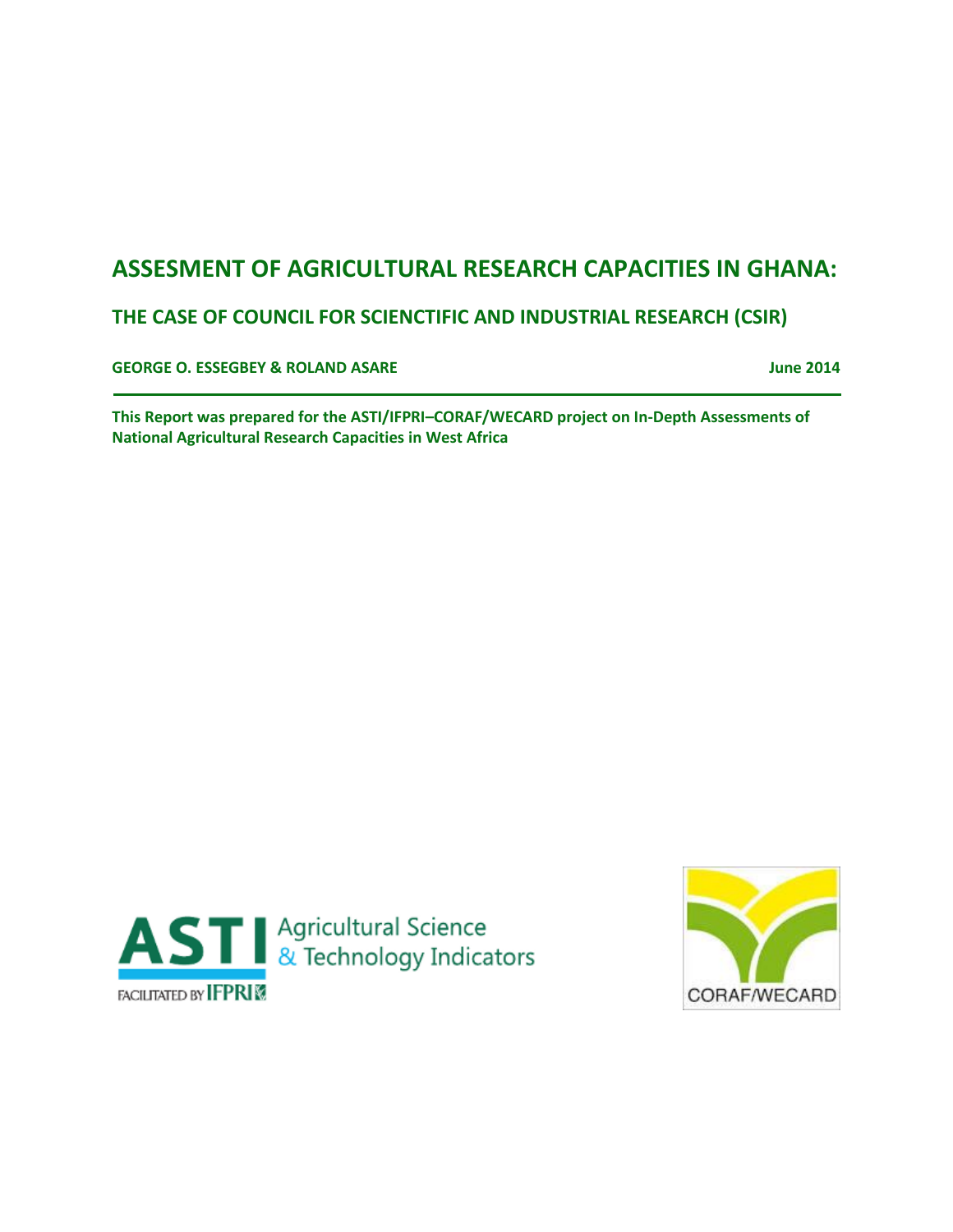## **TABLE OF CONTENTS**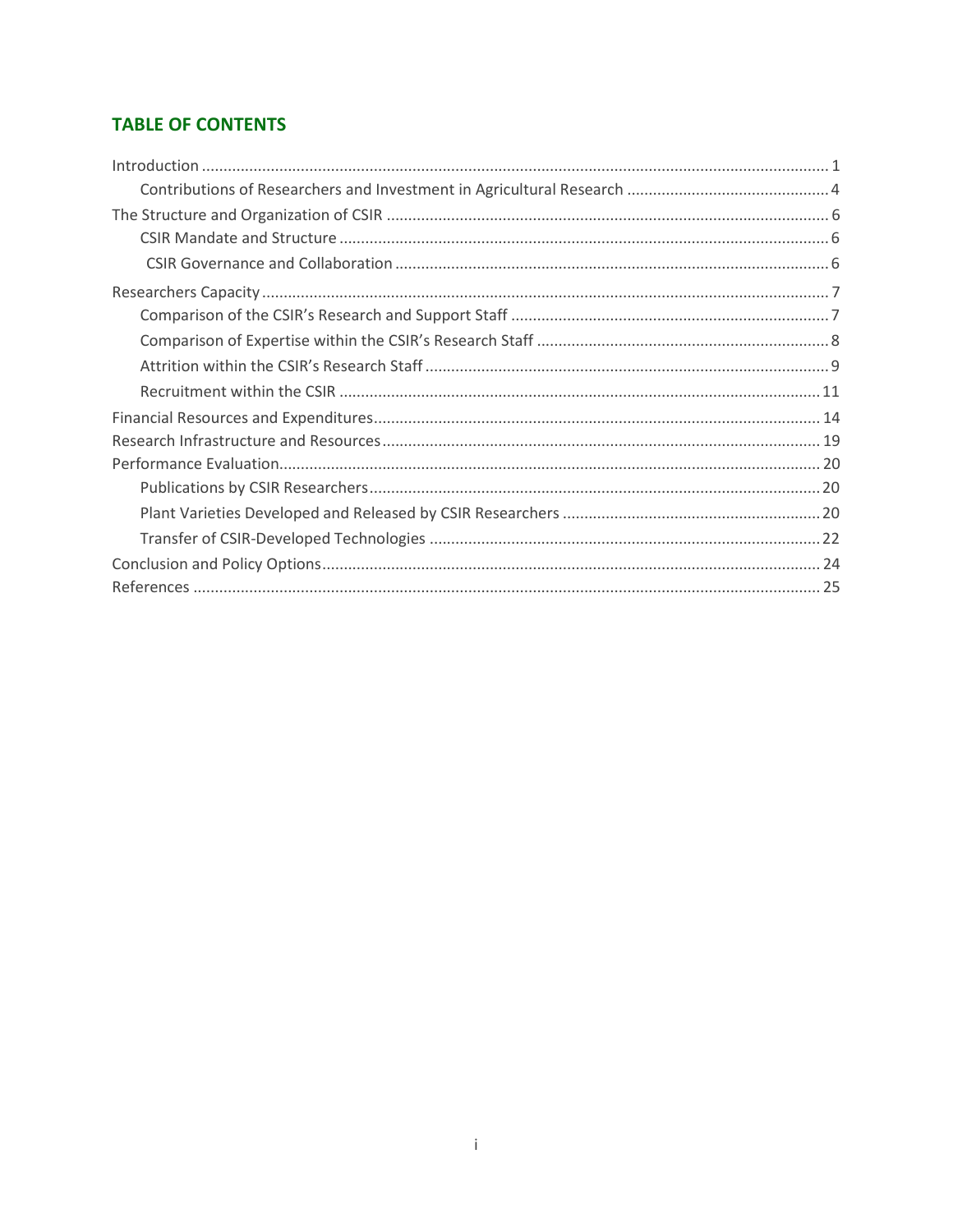## **List of Tables**

| 3. CSIR staff turnover-number of researcher departures, by gender, degree, and age, and reasons for |  |
|-----------------------------------------------------------------------------------------------------|--|
| 4. Number of newly recruited CSIR researchers, by gender, degree, age, and area of specialization11 |  |
| 5. Breakdown of funding sources for research programs (in 1,000 Ghana Cedis), 2008-2012 18          |  |
|                                                                                                     |  |
|                                                                                                     |  |

## **List of Figures**

| 8. Approved versus actually disbursed budget (in million Ghana cedis), 2009-2012 15 |  |
|-------------------------------------------------------------------------------------|--|
|                                                                                     |  |
|                                                                                     |  |
|                                                                                     |  |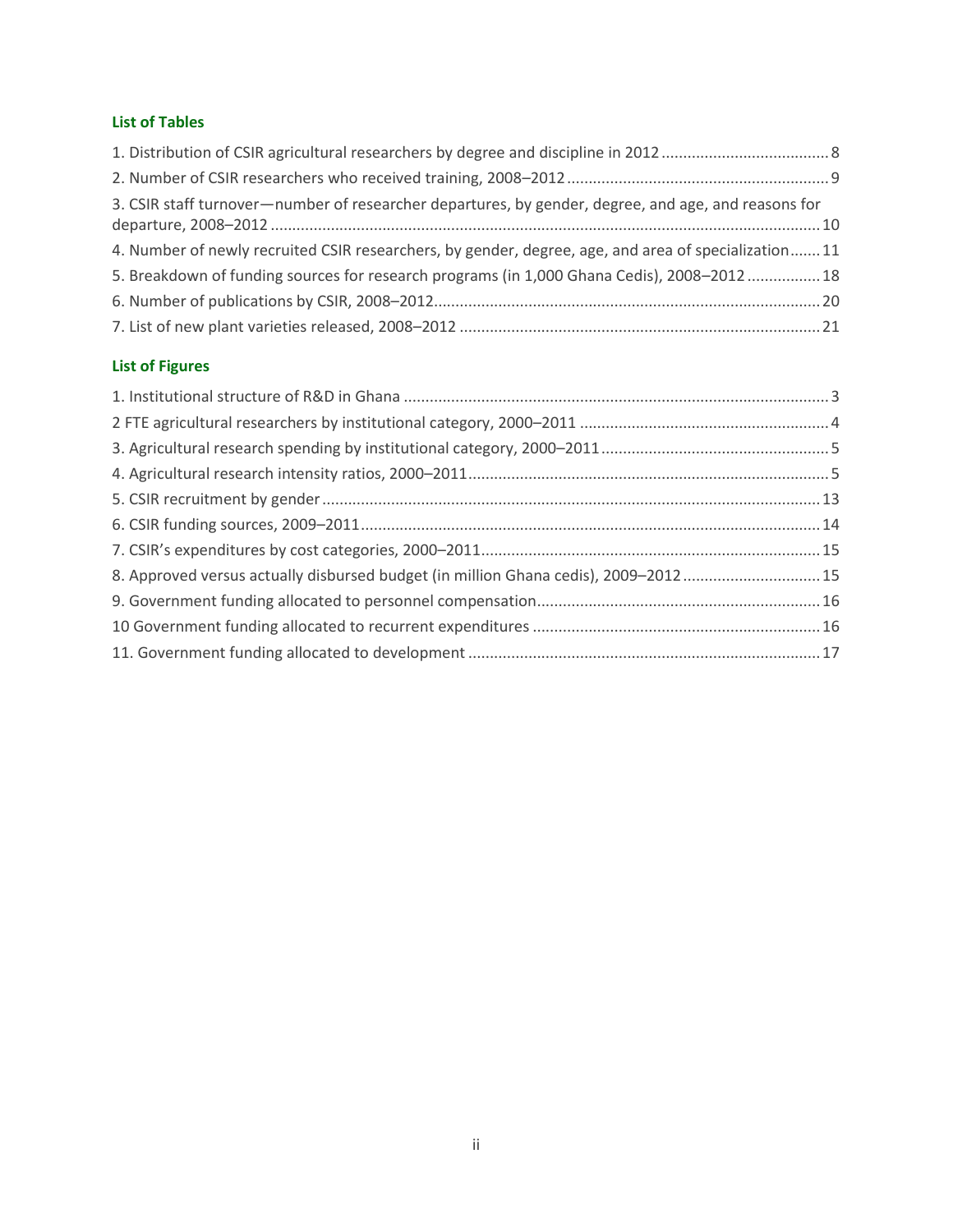## **List of Acronyms**

| ARI           | Animal Research Institute                                                  |
|---------------|----------------------------------------------------------------------------|
| <b>ASTI</b>   | Agricultural Science & Technology Indicators                               |
| <b>BNARI</b>  | Biotechnology Nuclear Agricultural Research Institute                      |
| <b>BRRI</b>   | Building and Road Research Institute                                       |
| <b>CARGS</b>  | Competitive Agricultural Research Grant Scheme                             |
| CORAF/WECARD  | West and Central African Council for Agricultural Research and Development |
| <b>CRI</b>    | Crops Research Institute                                                   |
| <b>CRIG</b>   | Cocoa Research Institute of Ghana                                          |
| <b>CSIR</b>   | <b>Council for Scientific and Industrial Research</b>                      |
| <b>CSPRM</b>  | Centre for Scientific Research into Plant Medicine                         |
| EPA           | <b>Environmental Protection Agency</b>                                     |
| <b>FORIG</b>  | Forestry Research Institute of Ghana                                       |
| <b>FRI</b>    | Food Research Institute                                                    |
| FTE           | full-time equivalent                                                       |
| <b>GAEC</b>   | Ghana Atomic Energy Commission                                             |
| <b>IFPRI</b>  | International Food Policy Research Institute                               |
| <b>INSTI</b>  | Institute for Scientific and Technological Information                     |
| <b>MESTI</b>  | Ministry of Environment, Science, Technology and Innovation                |
| <b>MFRD</b>   | Marine Fisheries Research Division                                         |
| <b>MOFA</b>   | Ministry of Food and Agriculture                                           |
| <b>NARS</b>   | National Agricultural Research System                                      |
| <b>NCC</b>    | National Coordinating Committee                                            |
| NGO           | nongovernmental organization                                               |
| <b>OPRI</b>   | Oil Palm Research Institute                                                |
| PGRRI         | Plant Genetic Resources Research Institute                                 |
| <b>PPP</b>    | purchasing power parity                                                    |
| R&D           | research and development                                                   |
| RELCs         | Research-Extension-Farmer Linkage Committees                               |
| <b>SARI</b>   | Savanna Agricultural Research Institute                                    |
| SRI           | Soil Research Institute                                                    |
| <b>STEPRI</b> | Science and Technology Policy Research Institute                           |
| T&CPD         | Town and Country Planning Department                                       |
| <b>WAAPP</b>  | West Africa Agricultural Productivity Program                              |
| WRI           | Water Research Institute                                                   |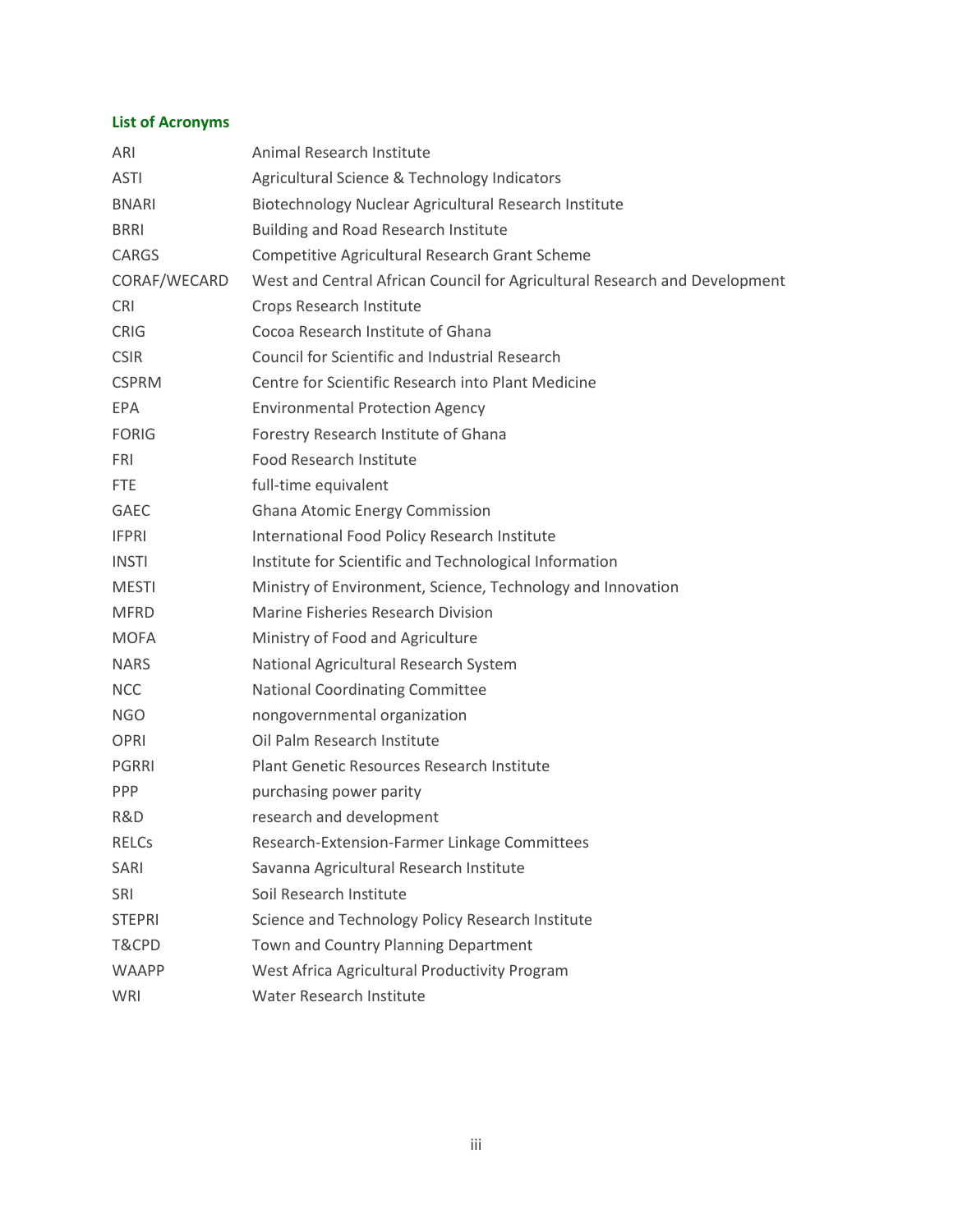## <span id="page-4-0"></span>**INTRODUCTION**

The Economic Community of West African States (ECOWAS) Regional Research Policy seeks to harmonize scientific research and create research synergies in the region. One of the main constraints the community is facing is access to up-to-date and high-quality data, on the scientific research capacity in its member countries. Given the importance of agriculture in the region, ECOWAS has requested the West and Central African Council for Agricultural Research and Development (CORAF/WECARD) to carry out an in-depth assessment of the critical issues surrounding the human, financial, and institutional capacities in West African agricultural research. Such an assessment is key to the development of national and regional policy recommendations that will ultimately feed into a regional agricultural research strategy for West Africa. To accomplish this assessment, CORAF/WECARD has solicited the support of the Agricultural Science and Technology Indicators (ASTI) program of the International Food Policy Research Institute (IFPRI).

This assessment is conducted in three phases:

- As part of Phase I (2012–2013) ASTI/IFPRI, CORAF/WECARD, and national partners, launched a survey in 21 West and Central African countries collecting detailed staffing and financial information from a complete set of government, higher education, nonprofit, and privatesector agencies involved in agricultural research and development (R&D). The outputs of this survey can be accessed on the ASTI website: http://www.asti.cgiar.org.
- During Phase II (2013–2014) a more in-depth assessment of the critical issues surrounding West African agricultural R&D was conducted in six ECOWAS countries: Benin, Burkina Faso, Ghana, Senegal, Sierra Leone, and Togo. The assessment included a quantitative survey collecting information on human and financial resources, R&D infrastructure, and R&D outputs; a series of face-to-face interviews with selected research and managerial staff; and a staff motivation survey distributed to a selected group of researchers and managerial staff. The outcomes of this in-depth assessment have been summarized in a series of country reports, as well as a regional report synthesizing the critical challenges faced by West African agricultural R&D institutes.
- During Phase III (2014) the outputs of Phase II will be translated into policy recommendations that will feed into the development of the regional agricultural research policy strategy and that will be presented at various stakeholder events.

The current report is one of the outputs of Phase II. It gives an overview of the critical issues surrounding the human, financial, and institutional capacity of the Council for Scientific and Industrial Research (CSIR) and provides a set of policy options that could help address some of these most pressing challenges.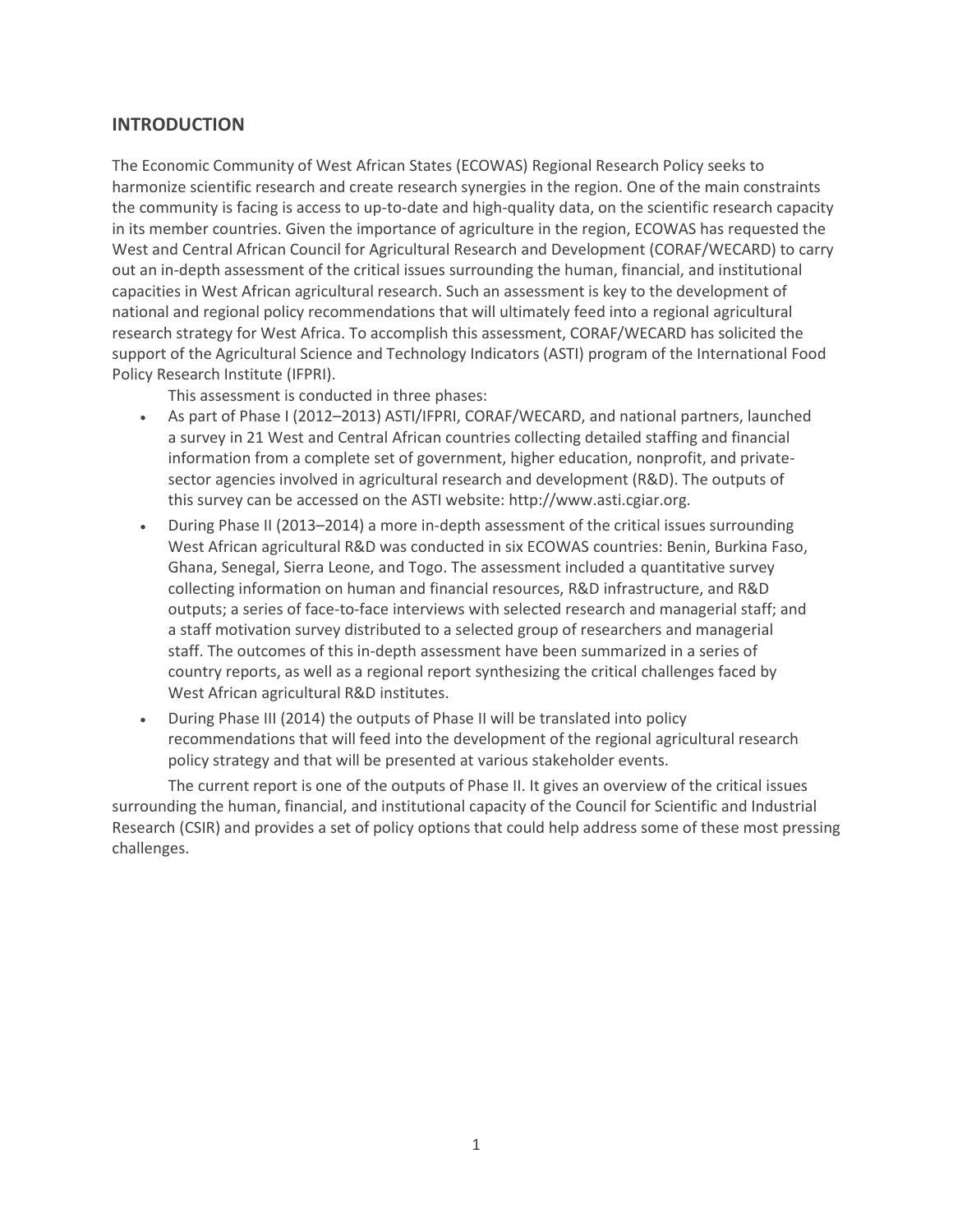## **OVERVIEW OF AGRICULTURAL R&D IN GHANA**

Agricultural research is fundamental to enhancing Ghana's agricultural productivity. Toward this end, the country has created a National Agricultural Research System (NARS) that spans research institutes, tertiary educational institutions, and other organizations. How effective the NARS has been in enhancing agricultural practices and productivity in Ghana is a fundamental question of concern to all stakeholders, including policymakers, farmers, researchers, and development workers.

Ghana's main agency is CSIR and its 13 institutes, of which 10 are engaged in agricultural and related research activities. Other non-CSIR research institutions include the Cocoa Research Institute of Ghana (CRIG) and the Marine Fisheries Research Division (MFRD). CRIG, in particular, has a long history of research on tree crops of economic importance to Ghana—cocoa, coffee, kola and cashew. These research institutions drive the formal public-sector innovation in agriculture in Ghana.

Moreover, R&D forms an integral part of the core activity in tertiary education of the agricultural faculties of public universities, such as the University of Ghana, Kwame Nkrumah University of Science and Technology, the University of Cape Coast, and the University for Development Studies. The research work of the tertiary educational institutions complements the work conducted in CSIR and the other non-CSIR institutions generally.

CSIR is operating fairly autonomously under the Ministry of Environment, Science, Technology, and Innovation (MESTI). A similar structure exists within the other research institutions. CRIG falls under the Ministry of Finance; the Biotechnology Nuclear Agricultural Research Institute (BNARI), under the Ghana Atomic Energy Commission (GAEC), is also under MESTI; MFRD is under the Ministry of Food and Agriculture (MOFA); and the public universities are under the Ministry of Education. Figure 1 illustrates the institutions and their interrelationships.

The configuration of the NARS has remained virtually the same over the past two decades, with MOFA having the overall responsibility for agricultural policy formulation and oversight of policy implementation. Despite the diversity of ministries involved in agricultural R&D activities in Ghana, there is a strong connection between MOFA and the other ministries.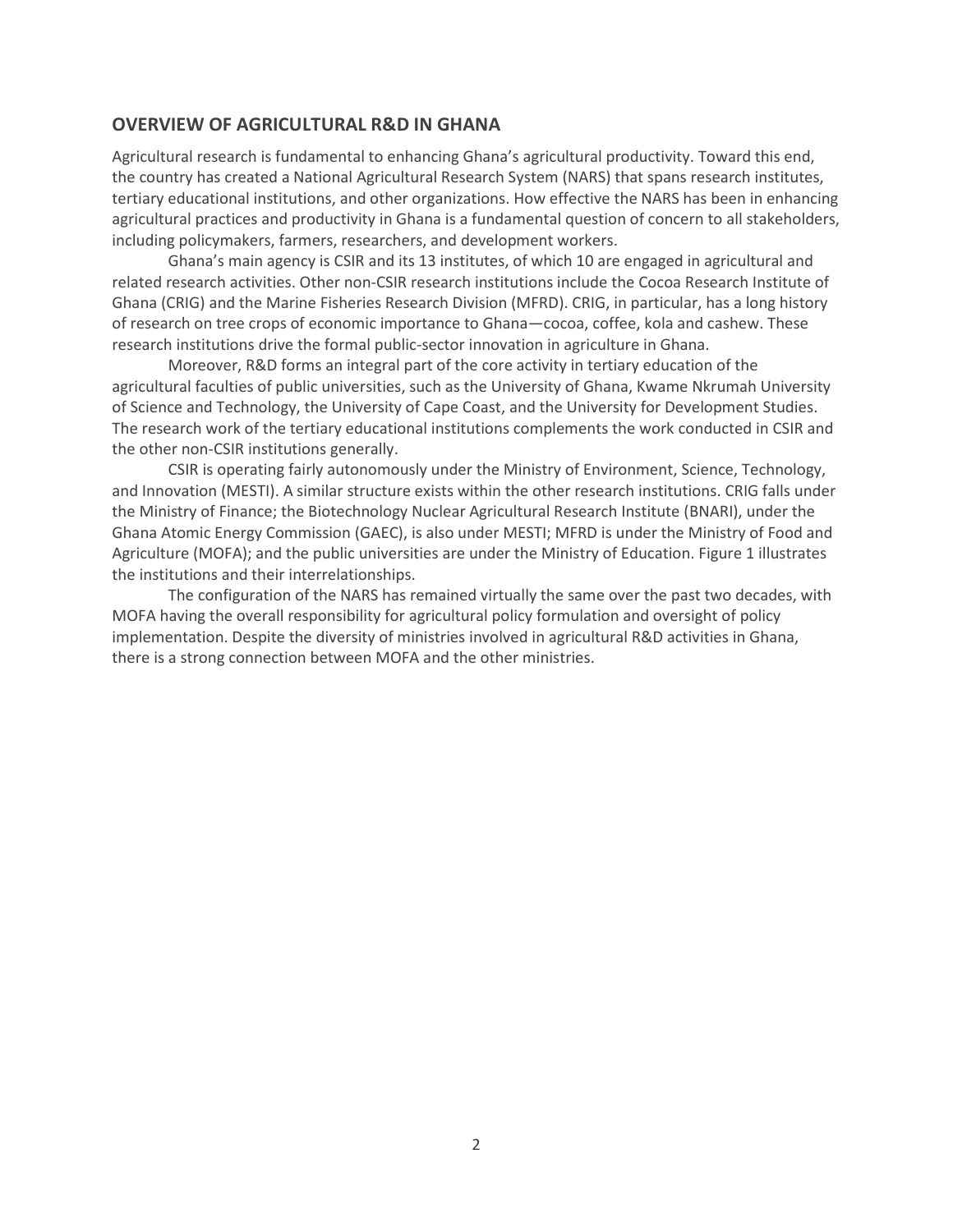**Figure 1. Institutional structure of R&D in Ghana**

<span id="page-6-0"></span>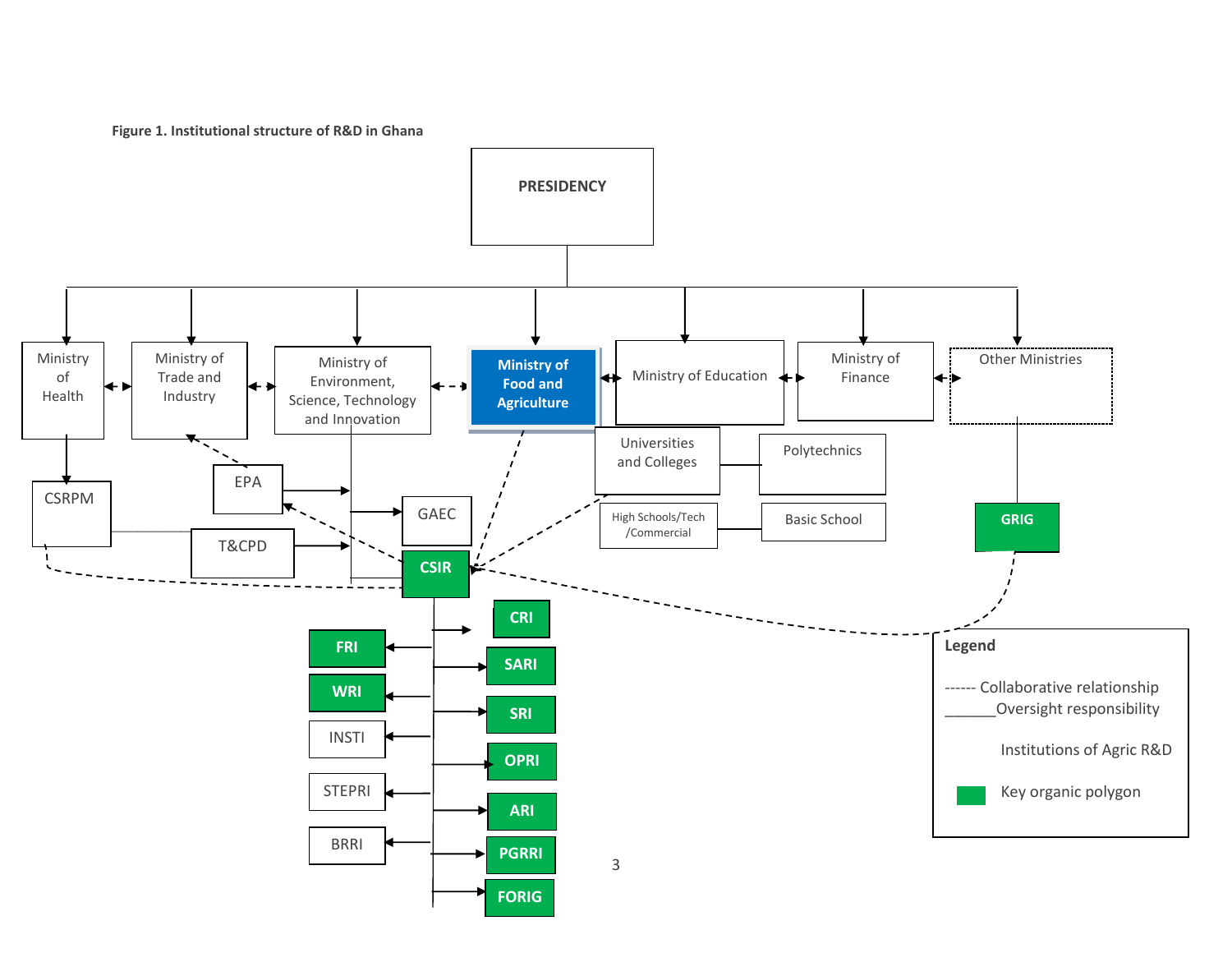## <span id="page-7-0"></span>**Contributions of Researchers and Investment in Agricultural Research**

The contribution of agricultural researchers to national development through agricultural R&D is critical, as it is linked with agricultural output and productivity. From 2000 to 2011, the number of full-time equivalent (FTE) researchers in Ghana steadily increased, from 470 in 2000 to 607 in 2011, though there was a slight decline in 2002 (Figure 2). CSIR is the dominant contributor to the total number of agricultural researchers, while the higher education institutions and other non-CSIR government research institutions are complementary contributors.



<span id="page-7-1"></span>

<span id="page-7-2"></span>Similar to the researcher trend, agricultural research spending has increased overall from 15.8 million 2005 cedis in 2000 to 25.1 million 2005 cedis in 2011 (Figure 3). Within the same period, the spending trend has shown an erratic pattern, with a sharp decline in 2006 followed by a steady increase until 2009, when spending declined. The rise and fall in the pattern of spending could be attributed to the high dependence on donor funding for agricultural research in Ghana in the face of declining government support for such research.

Source: ASTI/IFPRI-STEPRI 2012–13.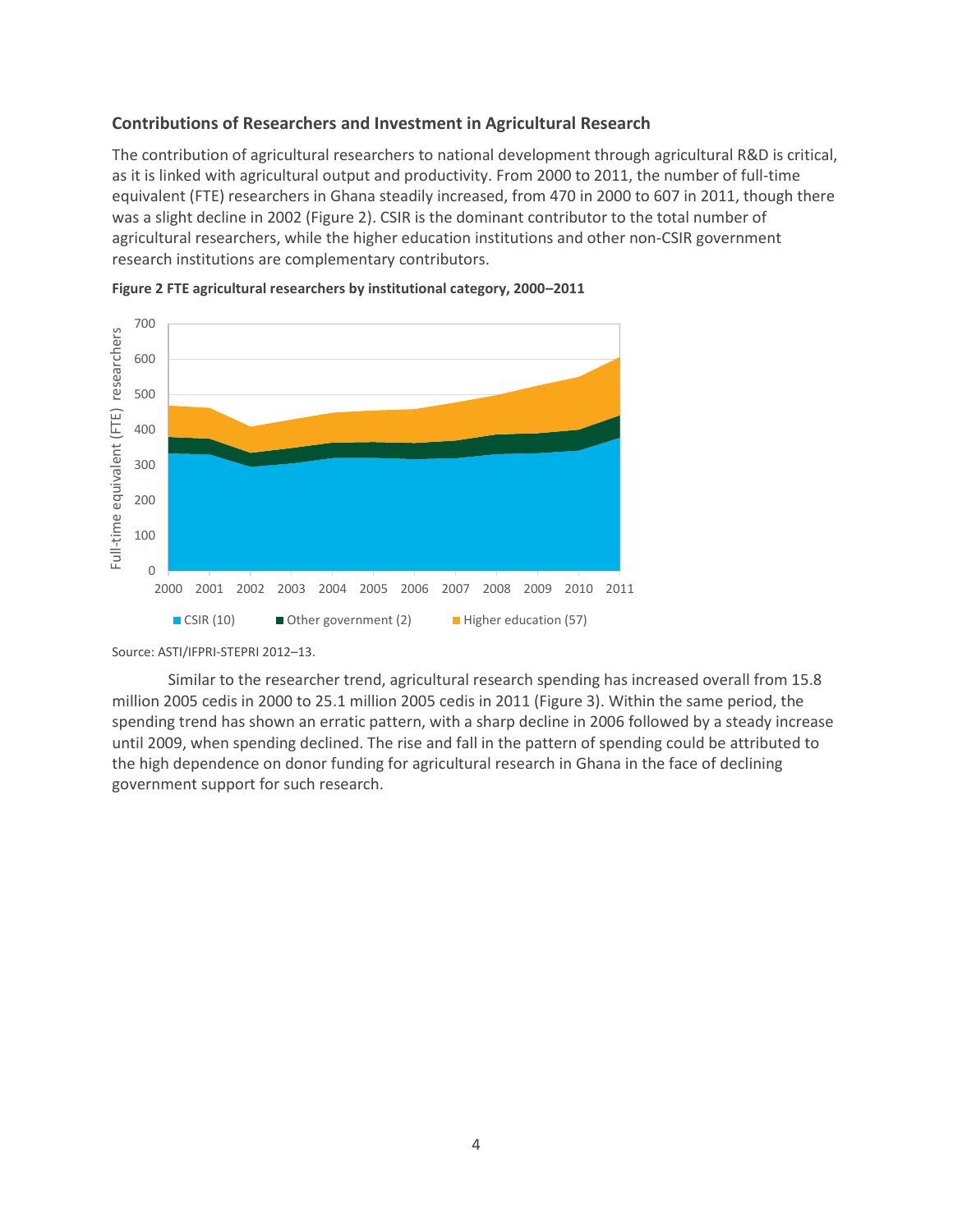

**Figure 3. Agricultural research spending by institutional category, 2000–2011**

Source: ASTI/IFPRI-STEPRI 2012–13.

The agricultural research intensity ratios between 2000 and 2011 show an average of 0.60 percent agricultural spending to agricultural gross domestic product (GDP); over time the intensity increased slightly from 0.59 in 2000 to 0.68 in 2011. The FTE researchers per 100,000 farmers average was 8.85 for the same period (Figure 4).

<span id="page-8-1"></span>



Source: ASTI/IFPRI-STEPRI 2012–13.

<span id="page-8-0"></span>Although the increase in both ratios since 2000 implies that the investment in agricultural research is appreciable, the extent of researchers' access to additional funding is very limited going by the percentage agricultural spending of agricultural GDP. There is need to increase funding levels to boost agricultural R&D. Apart from this, there is need to enhance the human resource investment in agricultural research to improve the number of researchers FTE per 100,000 farmers.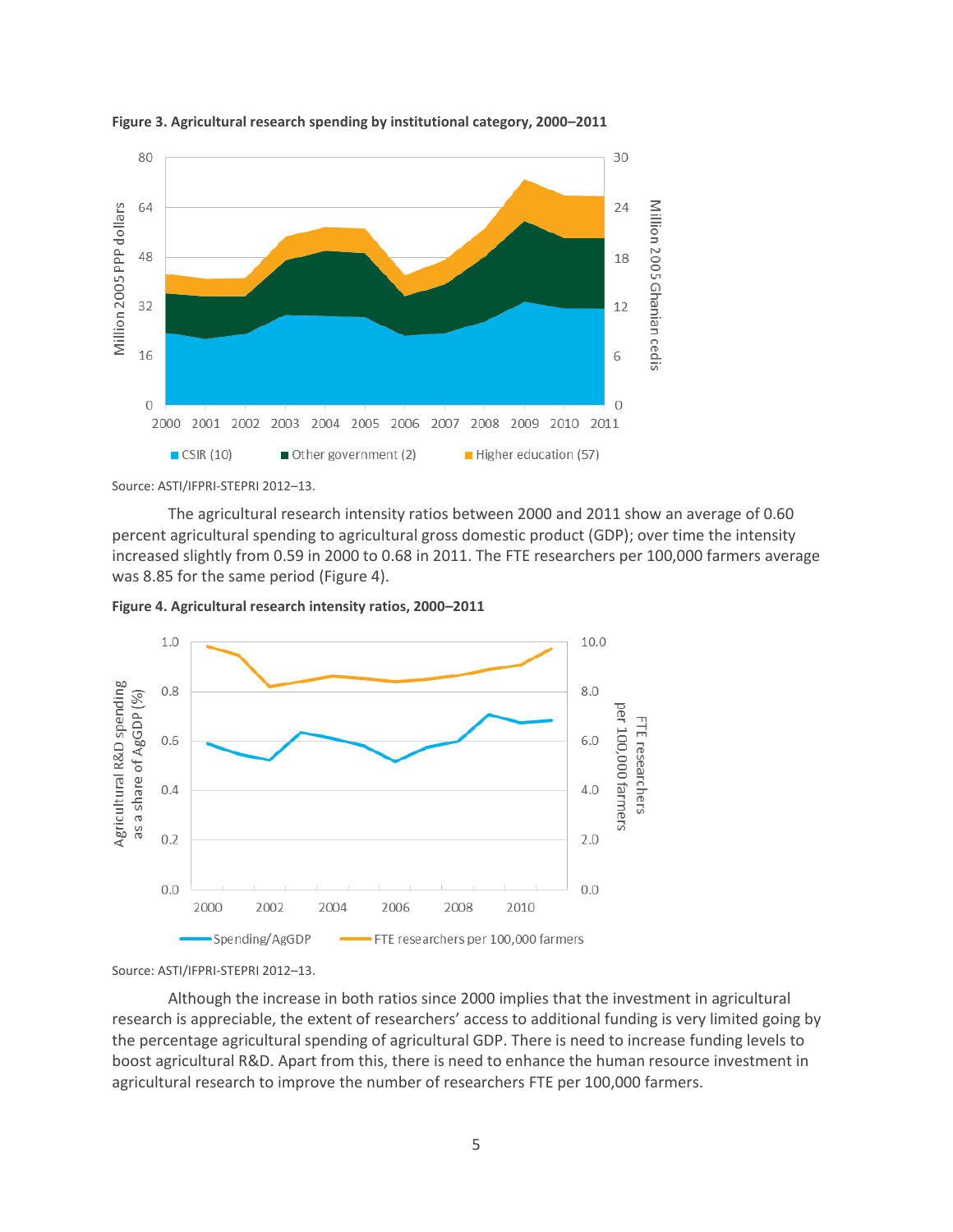## **THE STRUCTURE AND ORGANIZATION OF CSIR**

## <span id="page-9-0"></span>**CSIR Mandate and Structure**

Established in 1968, CSIR is the largest and main R&D agency in Ghana. The Council for Scientific and Industrial Research Act, 1996, Act 521–the law that created CSIR–categorically stipulates 14 functions for the institution, including:

- To pursue the implementation of government policies on scientific research and development.
- To encourage in the national interest scientific and industrial research of importance for development of agriculture, health, medicine, environment, technology, and other service sectors, and to this end, to encourage close linkages with the productive sectors of the economy.
- To review, monitor, and periodically evaluate the work of the institutes administered by the CSIR, to ensure that research being carried out by the institutes directly benefits identified sectors of the economy and is within national priorities.
- To encourage and promote the commercialization of research results (Government of Ghana 1996).

The 10 CSIR institutes involved in agricultural or related research activities are:

- Animal Research Institute (ARI)
- Crops Research Institute (CRI)
- Soil Research Institute (SRI)
- Oil Palm Research Institute (OPRI)
- Food Research Institute (FRI)
- Forestry Research Institute of Ghana (FORIG)
- Plant Genetic Resources Research Institute (PGRRI)
- Savanna Agricultural Research Institute (SARI)
- Water Research Institute (WRI)
- Science and Technology Policy Research Institute (STEPRI)

Both STEPRI and WRI have mandates that are broader than agriculture.

### <span id="page-9-1"></span>**CSIR Governance and Collaboration**

Though CSIR is a research establishment, scientists are considered to be public servants, and are compensated for their work by the government. CSIR is currently operating fairly autonomously under MESTI.

As a corporate body, CSIR is governed by a council, and management is headed by the Director General, who is supported by a Deputy Director General and directors of finance, audit, administration, and commercialization. This corporate management body oversees the daily running of CSIR. At the institute level, each institute has a Management Board and is headed by a director who is responsible for the institute's daily operations. Planning at the corporate level has been limited and needs to be improved to give strategic direction to the institutes. CSIR's most current strategic plan was prepared for the period 2005–2009 (CSIR 2005). The preparation of updated and more regular strategic plans and with their effective implementation are expected to make CSIR more dynamic.

Research activities are also planned at the institute level, with each institute developing a fiveyear strategic plan with inputs from key stakeholders and actors, including policymakers, sector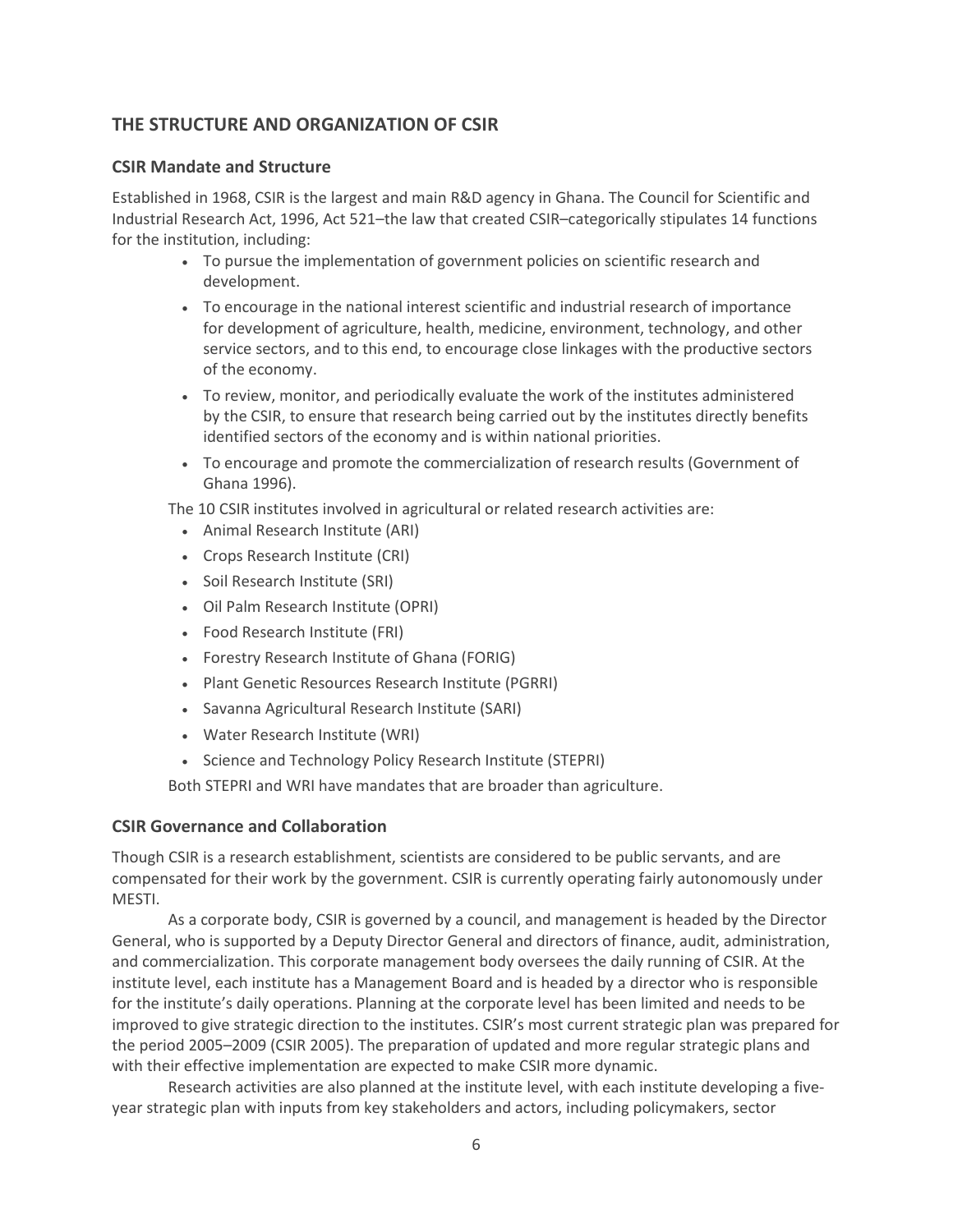ministries, and the private sector.<sup>1</sup> These strategic plans are linked to the CSIR's broader planning. Within the plans, priorities are set with stakeholders, and are normally dictated by national priorities as captured in the national development agenda, donor programs, and general issues affecting Ghanaians. These strategic plans also are in need of updating.

There is collaboration among the CSIR institutes, especially in the context of some of the funding frameworks, such as the West Africa Agricultural Productivity Program (WAAPP) and within other projects. For example, STEPRI collaborates with WRI on a project on promoting rainwater harvesting systems for households and institutions, and with seven other institutes on a technology transfer project. However, such collaboration continues to be limited and needs further enhancement, especially given the current emphasis that institutes need to generate their own funding internally. With greater collaboration, the institutes can attract more projects and have greater impact.

The R&D connections between CSIR and other ministries and agencies in Ghana are mainly collaborative. With regard to agricultural research, there is some collaboration between the institutes and MESTI and MOFA. In addition, officials of MOFA are serving on management boards of CSIR institutes, where they can provide advice on the institutes' operations in line with national agricultural policies. There is also some collaboration with the universities, where senior researchers teach part time and supervise students' project work. In the same vein, some students from the universities have practical internship at all CSIR institutes as part of their degree programs.

So long as these collaborative connections are sustained, R&D at CSIR has the potential to enhance the impact of research in the NARS. Otherwise, institutes working in their discrete functional compartments without extensive collaboration create less impact in national R&D. Furthermore, the inter-institutional collaboration and linkages need to be improved for better delivery on the R&D mandates.

The institutional linkages to the users are even more important. In 1994, MOFA and CSIR established the Research-Extension-Farmer Linkage Committees (RELCs) to serve as an interface between the NARS and the National Agricultural Extension System, with the aim of bridging the gap between research, extension, farmers, and agribusiness. In concept, the RELCs involve farmers in identifying problems needing research solutions, and provide research results that enhance farming practices and productivity. However, the RELCs perform directing or steering functions—not implementing functions (CSIR and MOFA 2013a). Therefore, that dynamic interface for ensuring constant transfer of innovations from research into farming is absent.

## <span id="page-10-0"></span>**RESEARCHERS CAPACITY**

 $\overline{a}$ 

### <span id="page-10-1"></span>**Comparison of the CSIR's Research and Support Staff**

The institutes employ large workforces, mainly because of the large land acreages they need to have to carry out their research and engage with farmers. For example, CRI has 758 employees, with a core research staff of 77, which is the highest for any institute; and SARI, located in the heart of the savanna grassland in the north of Ghana, has the next-highest, with 404 employees and 32 core researchers. The high numbers of the total workforce create a condition for undesirable ratios of researchers to nonresearchers in the agricultural institutes. CRI has a ratio of 1:8.8. SARI has a ratio of 1:1.6, and SRI has a ratio of 1:9.9. A significant segment of the support staff are farmhands and junior staff working on the institutes' farms.

There is a persistent question of whether these ratios can be reduced, which should be possible with significant infusion of funding for farm machinery. However, the overriding issue is whether the

 $^1$  This point was made by all the directors who were interviewed during the study.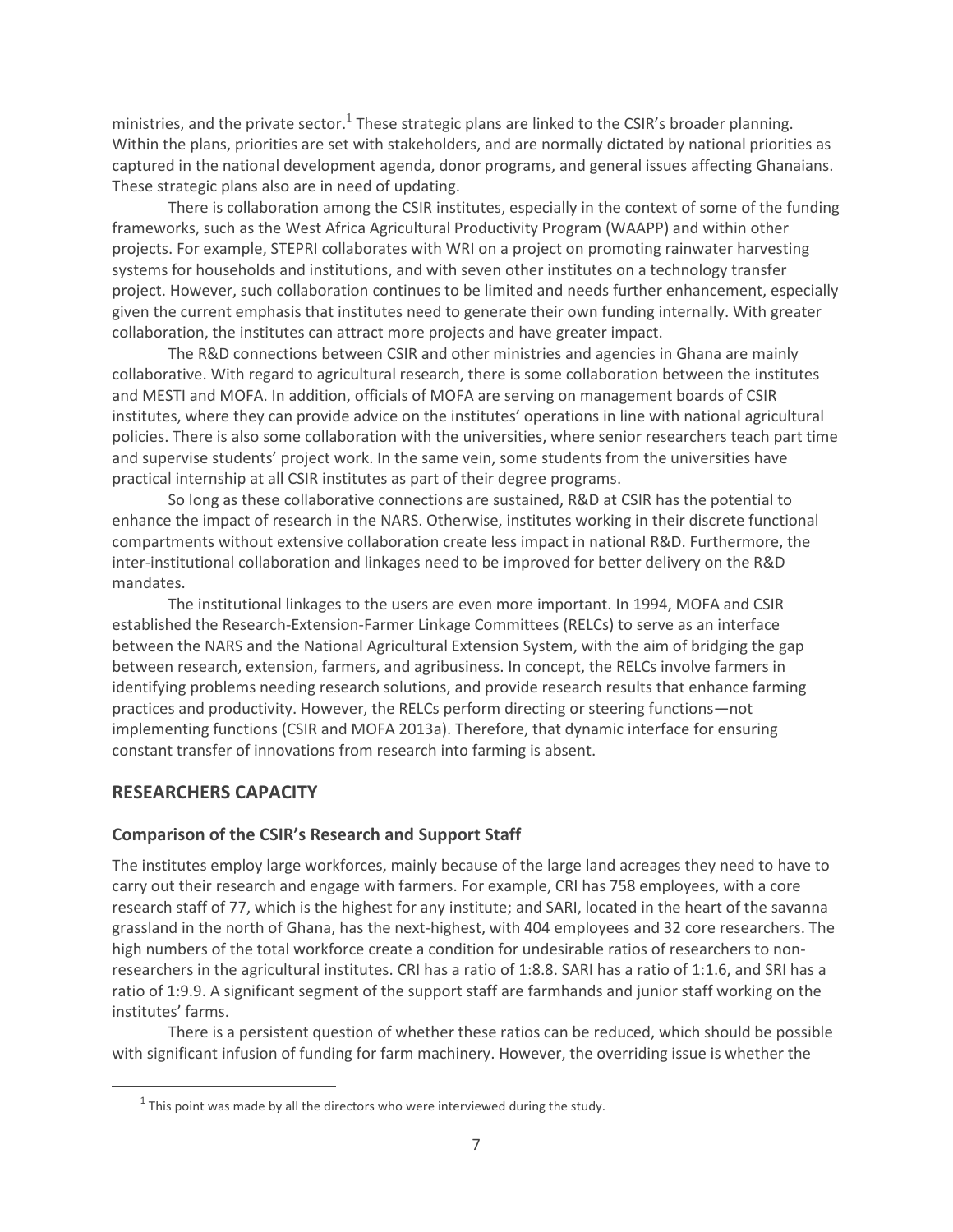prevailing staffing situation enables the institutes to deliver on their mandates, given the present and emerging challenges. Rather than numbers, effective staffing should focus on the capability to deliver needed products and services that will have a significant positive impact on meeting national development goals.

## <span id="page-11-0"></span>**Comparison of Expertise within the CSIR's Research Staff**

The diversity of the mandates also requires a diversity of expertise in disciplines and research skills. The agricultural R&D human resource capacity in Ghana has generally shown some growth over the years, albeit not dramatically. As of 2012, the CSIR employed 375 agricultural researchers in various agricultural specialties, including agricultural economics, agronomy, animal sciences, entomology molecular biology, and soil science (Table 1).

| Specialization                                                | PhD            | <b>MSc</b>     | <b>BSc</b> | <b>Total</b>   | <b>Share</b>   |
|---------------------------------------------------------------|----------------|----------------|------------|----------------|----------------|
| Agricultural economics                                        | 1              | 10             | 4          | 15             | 4              |
| Agronomy                                                      | 7              | 15             | 2          | 24             | 6              |
| Animal and livestock sciences (including veterinary medicine) | 4              | 12             | 0          | 16             | 4              |
| Biodiversity conservation                                     | 3              | 6              | 0          | 9              | $\overline{2}$ |
| Crop sciences (including horticulture)                        | 5              | 19             | 1          | 25             | 7              |
| Ecology                                                       | 4              | 4              | 0          | 8              | $\overline{2}$ |
| Entomology                                                    | 10             | 11             | 0          | 21             | 6              |
| Extension and education/agriculture technology                | 0              | 5              | 1          | 6              | 2              |
| Fisheries and aquatic resources                               | 1              | 7              | 0          | 8              | 2              |
| Food sciences and nutrition                                   | 10             | 36             | 0          | 46             | 12             |
| Forestry and agroforestry                                     | 3              | 3              | 1          | $\overline{7}$ | 2              |
| Molecular biology (applied to plant/animal breeding)          | 8              | 14             | 1          | 23             | 6              |
| Natural resource management                                   | $\overline{2}$ | $\overline{2}$ | 0          | 4              | 1              |
| Soil sciences                                                 | 15             | 22             | 2          | 39             | 10             |
| Water and irrigation sciences                                 | 6              | 8              | 0          | 14             | 4              |
| Pathology                                                     | 3              | 6              | 0          | 9              | $\overline{2}$ |
| Plant breeding                                                | 7              | 6              | 0          | 13             | 3              |
| Social sciences                                               | $\overline{2}$ | 19             | 4          | 25             | 7              |
| Other                                                         | 17             | 42             | 4          | 63             | 17             |
| <b>Total</b>                                                  | 108            | 247            | 20         | 375            | 100            |

<span id="page-11-1"></span>**Table 1. Distribution of CSIR agricultural researchers by degree and discipline, 2012**

Source: Compiled by authors from ASTI/IFPRI–CORAF/WECARD–STEPRI survey data.

Of the total number of researchers, 29 percent held PhD degrees, 66 percent MSc degrees, and only 5 percent BSc degrees. The low BSc percentage share overall is well in line with CSIR's current policy, which requires a minimum of an MSc to qualify for research staff. However, in the past, BSc staff members were employed as Assistant Research Officers. The crucial issue with regard to staff specialization is that the number of PhD research staff is still rather low. At least 50 percent of the staff should be trained to the PhD level, where researchers are sufficiently trained to confidently initiate or take control of research projects. Thus, obtaining a PhD has become an important requirement for promotion within CSIR, as seen by the emphasis on PhD training.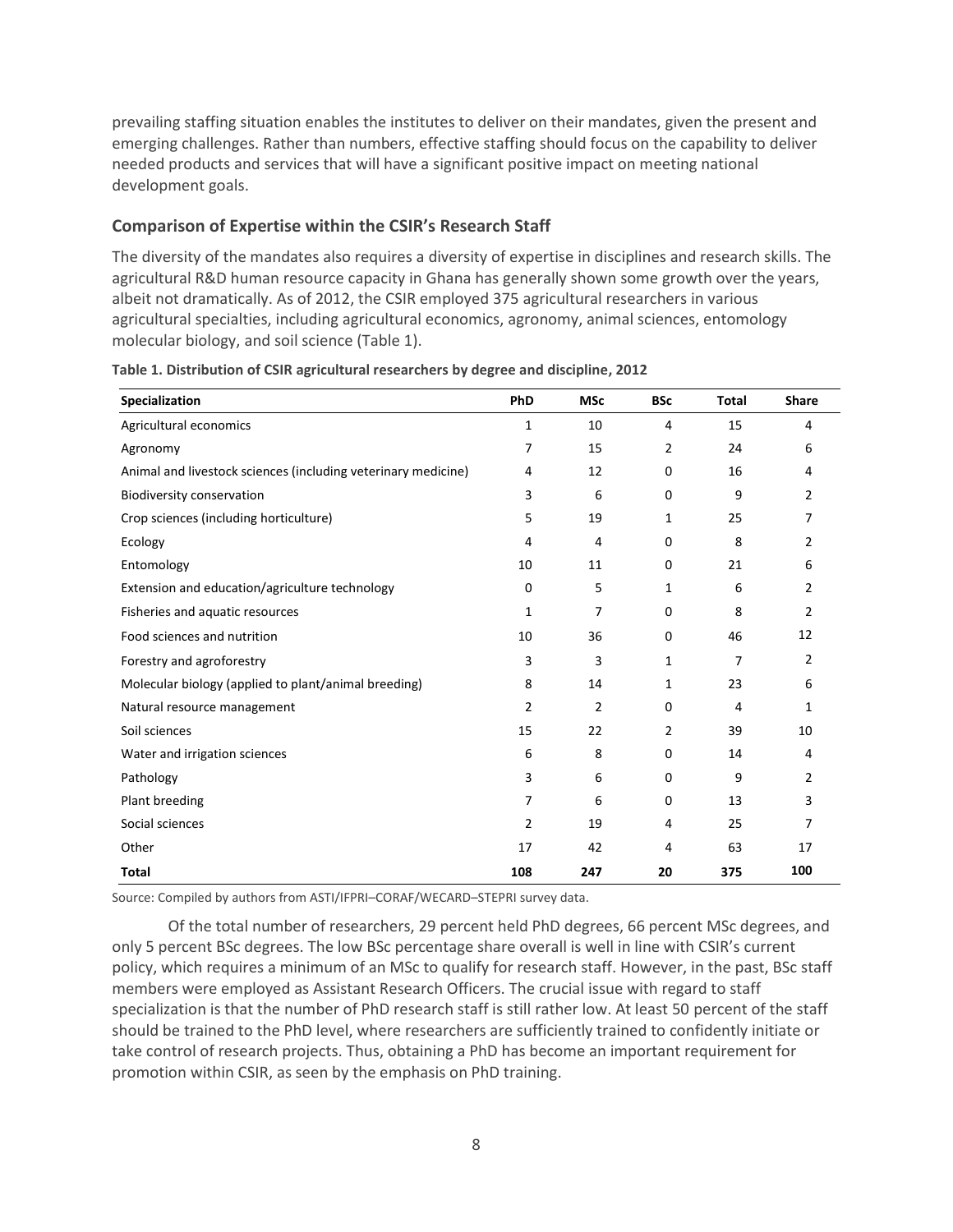## <span id="page-12-0"></span>**Attrition within the CSIR's Research Staff**

During 2008–2012, close to one half of all training approved for researchers was for PhD training (Table 2).

| Type and place of training  | 2008           | 2009           | 2010           | 2011           | 2012         | <b>Total</b>   |
|-----------------------------|----------------|----------------|----------------|----------------|--------------|----------------|
| PhD                         |                |                |                |                |              |                |
| In-country                  | 4              | $\overline{2}$ | 5              | 5              | 8            | 24             |
| In other African country    | $\mathbf 0$    | $\mathbf{1}$   | 1              | 1              | 1            | 4              |
| In other developing country | $\mathbf 0$    | $\overline{2}$ | $\overline{2}$ | $\overline{2}$ | 5            | 11             |
| In high-income country      | 5              | $\overline{7}$ | $\overline{7}$ | $\overline{7}$ | 6            | 32             |
| <b>Total</b>                | 9              | 12             | 15             | 15             | 20           | 71             |
| <b>MSc</b>                  |                |                |                |                |              |                |
| In-country                  | 3              | 4              | 9              | 3              | 10           | 29             |
| In other African country    | 0              | 0              | 0              | $\mathbf 0$    | $\mathbf{1}$ | $\mathbf{1}$   |
| In other developing country | 0              | 0              | 0              | $\mathbf 0$    | $\mathbf 0$  | $\mathbf 0$    |
| In high-income country      | $\overline{2}$ | 0              | 4              | $\overline{2}$ | 5            | 13             |
| <b>Total</b>                | 5              | 4              | 13             | 5              | 16           | 43             |
| <b>BSc</b>                  |                |                |                |                |              |                |
| In-country                  | $\overline{4}$ | 9              | 1              | 3              | 12           | 29             |
| In other African country    | 0              | 0              | 0              | $\pmb{0}$      | 0            | 0              |
| In other developing country | 0              | 0              | 0              | $\mathbf 0$    | 0            | 0              |
| In high-income country      | $\mathbf 0$    | 0              | 0              | 0              | 0            | $\mathbf 0$    |
| <b>Total</b>                | 4              | 9              | 1              | 3              | 12           | 29             |
| <b>Short-term training</b>  |                |                |                |                |              |                |
| In-country                  | 5              | 3              | 9              | 10             | 0            | 27             |
| In other African country    | $\mathbf 0$    | $\mathbf{1}$   | 1              | $\pmb{0}$      | 0            | $\overline{2}$ |
| In other developing country | $\mathbf 0$    | 0              | $\mathbf 0$    | $\mathbf 0$    | $\mathbf 0$  | $\mathbf 0$    |
| In high-income country      | 0              | 1              | 0              | 0              | 6            | 7              |
| Total                       | 5              | 5              | 10             | 10             | 6            | 36             |

<span id="page-12-1"></span>

| Table 2. Number of CSIR researchers who received training, 2008-2012 |  |  |  |  |  |  |  |
|----------------------------------------------------------------------|--|--|--|--|--|--|--|
|----------------------------------------------------------------------|--|--|--|--|--|--|--|

Source: Compiled by authors from ASTI/IFPRI–CORAF/WECARD–STEPRI survey data.

<span id="page-12-2"></span>It was only in 2010 when MSc-level training received similar attention. This is justified also in view of staff departures from CSIR through retirement, resignations, and death. Institutional support for academic training toward obtaining degrees underscores the value placed on higher education in Ghana. In the specific case of the CSIR, PhD training is the most desirable. Thus between 2008 and 2012, 63 researchers departed from the CSIR, of whom about 65 percent were PhD holders (Table 3).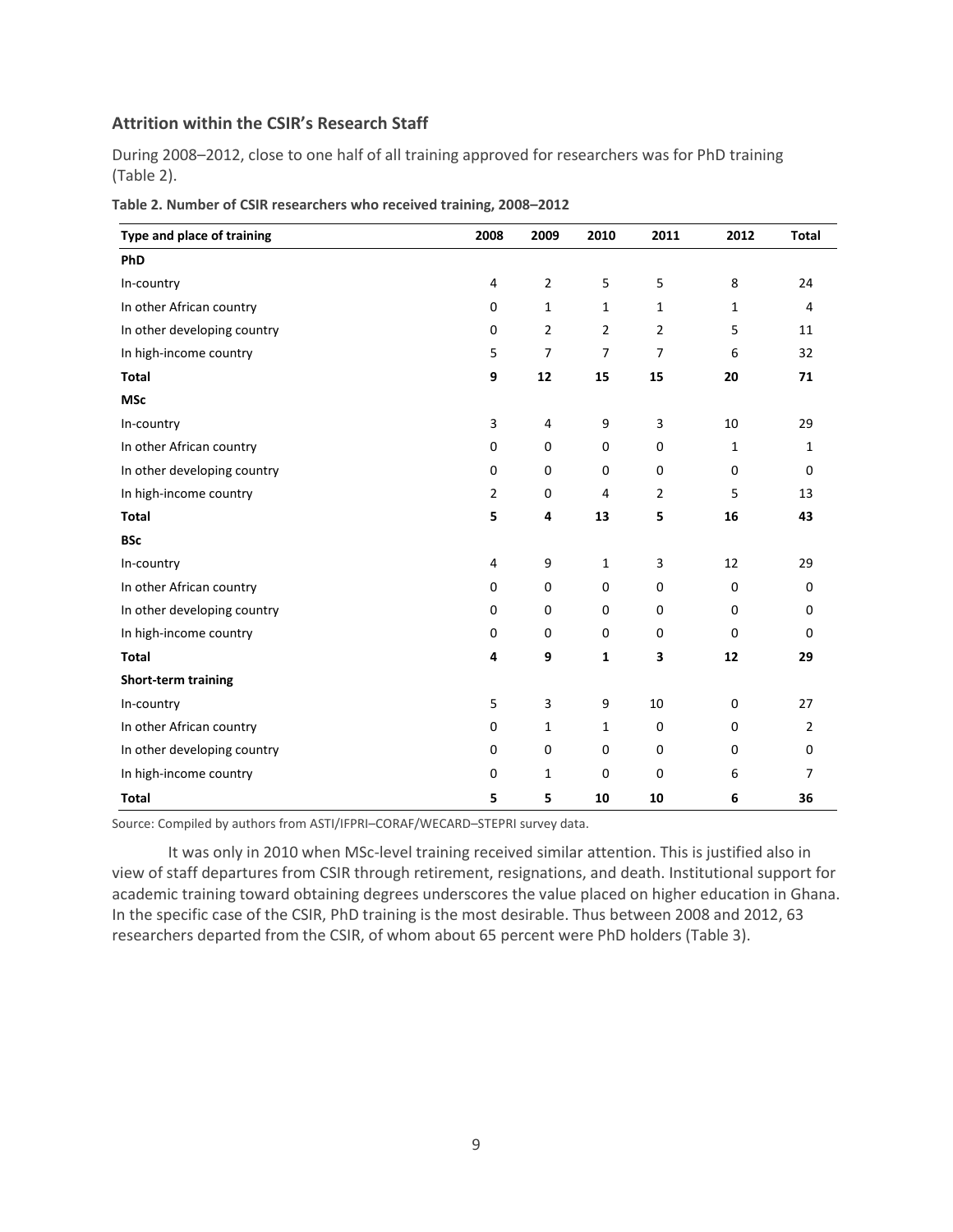| <b>Researchers</b>                       | 2008           | 2009           | 2010                    | 2011             | 2012             | <b>Total</b> |
|------------------------------------------|----------------|----------------|-------------------------|------------------|------------------|--------------|
| By gender                                |                |                |                         |                  |                  |              |
| Female                                   | $\mathbf{1}$   | $\mathbf 1$    | $\pmb{0}$               | $\mathbf{1}$     | $\overline{2}$   | 5            |
| Male                                     | 5              | 10             | 14                      | 16               | 13               | 58           |
| <b>Total</b>                             | $\bf 6$        | ${\bf 11}$     | 14                      | 17               | 15               | 63           |
| By degree                                |                |                |                         |                  |                  |              |
| PhD                                      | 4              | 6              | 10                      | 12               | 8                | 40           |
| <b>MSc</b>                               | $\overline{2}$ | 5              | $\overline{4}$          | 4                | 6                | 21           |
| <b>BSc</b>                               | $\pmb{0}$      | $\pmb{0}$      | $\boldsymbol{0}$        | $\boldsymbol{0}$ | $\boldsymbol{0}$ | $\pmb{0}$    |
| By age group                             |                |                |                         |                  |                  |              |
| 40 years or younger                      | $\pmb{0}$      | $\mathbf{1}$   | $\mathbf{1}$            | 3                | $\boldsymbol{0}$ | 5            |
| 41-50 years                              | $\pmb{0}$      | $\mathbf 2$    | $\mathsf 3$             | 3                | 3                | 11           |
| 51-60 years                              | 3              | $\overline{7}$ | $\boldsymbol{6}$        | 9                | 5                | 30           |
| 61 years or older                        | $\mathbf 2$    | $\pmb{0}$      | $\overline{2}$          | $\mathbf{2}$     | 4                | 10           |
| <b>Reason for departure</b>              |                |                |                         |                  |                  |              |
| Retirement                               | 5              | $1\,$          | $\overline{\mathbf{4}}$ | 8                | $\overline{7}$   | 25           |
| Promotion to other government department | $\mathbf 0$    | 0              | $\mathbf 0$             | $\mathbf 0$      | $\mathbf 0$      | 0            |
| Transfer to other government department  | $\mathbf 0$    | $\mathbf 0$    | $\mathbf 0$             | $\mathbf 0$      | $\mathbf 0$      | $\mathbf 0$  |
| Resignation                              | $\mathbf{1}$   | 6              | 4                       | 3                | 4                | 18           |
| Dismissal                                | $\pmb{0}$      | $\pmb{0}$      | $\mathbf 0$             | $\mathbf 0$      | $\mathbf 0$      | 0            |
| Death                                    | $\pmb{0}$      | 0              | $\mathbf{1}$            | $\mathbf{1}$     | $\overline{2}$   | 4            |
| Other                                    | $\mathbf 0$    | $\overline{4}$ | 5                       | 5                | $\overline{2}$   | 16           |
| <b>Total</b>                             | 6              | 11             | 14                      | 17               | 15               | 63           |

**Table 3. Number of researcher departure and reasons for departure, 2008–2012**

Source: Compiled by authors from ASTI/IFPRI–CORAF/WECARD–STEPRI survey data.

The reasons for the departures of researchers included retirement, resignations, and promotion to other government positions. Apparently, many of the researchers who had no PhD degrees when they were recruited by the CSIR institutes often managed to obtain their PhD degree by the time of their departure. This is also evident when comparing the educational levels of researchers recruited with those departing CSIR.

One of the important policies the government implemented to curb staff turnover at CSIR is the "Single Spine Pay Policy," which became effective in January 2010. The policy is primarily aimed at compensating workers on the basis of key job characteristics, which are broadly categorized into knowledge and skills, responsibility, work environment, and effort (Fair Wages and Salary Commission, undated). The staff of CSIR began enjoying the implementation of the policy in 2012. The delay in application of the pay policy in CSIR was not an isolated case. The implementation process at some other public institutions also took a long time due to stringent bureaucracies. Generally, the policy's implementation addressed most of the salary-related expectations of the researchers and placed them on a par with their counterparts in the universities. However, support staff did not experience any pronounced rise in their salaries; therefore, the gap between the research staff and the support staff has widened significantly.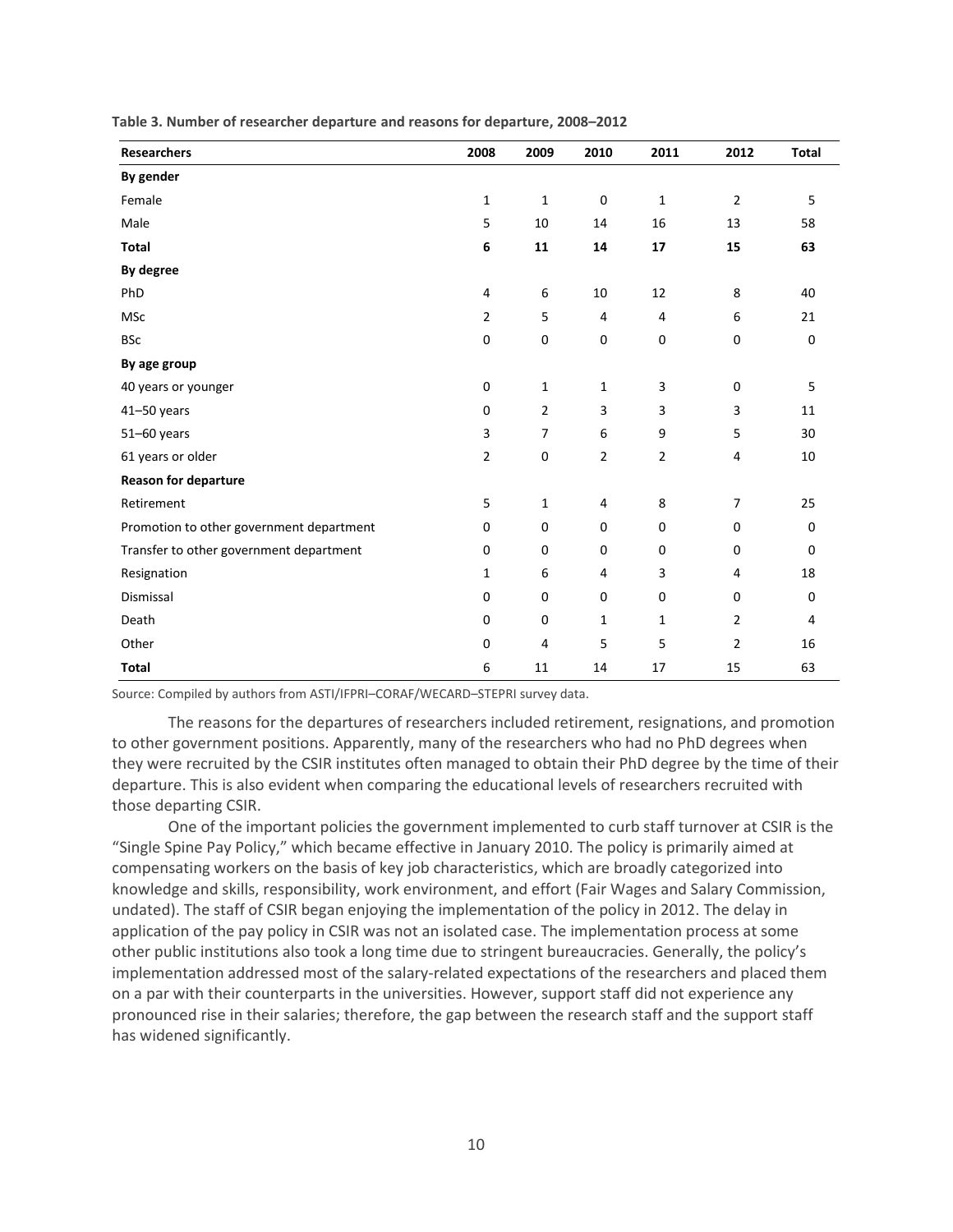The senior-most researchers—the principal research scientists and the chief research scientists—are mentors in many cases to younger researchers. They mentor them mainly through project implementation in their respective institutes. However, the most experienced researchers with PhDs are on the verge of leaving CSIR—about 60 percent of them are 50 years or older. Only a few return to CSIR as contractors. Therefore, much of the mentoring work can only occur during these senior researchers' active working years.

### <span id="page-14-0"></span>**Recruitment within the CSIR**

CSIR's recruitment policy mainly emphasizes qualification in the requisite discipline, with a preferable number of years of work experience. Age is considered, with advertised positions often limited to candidates no older than 40 years. During 2008–2012, 86 percent of researchers recruited were 40 years old or younger (Table 4).

<span id="page-14-1"></span>With about 66 percent of researchers having MSc degrees, the need for intensifying human resource development to ensure the highest degree of researcher training is apparent. Agricultural researchers at CSIR are widely distributed among the various agricultural specialties. CSIR-CRI has the majority of researchers (21 percent), while CSIR-STEPRI has the minority (3 percent). Soil science has the highest number of overall PhD holders (4 percent), while food science and nutrition has the highest number of MSc holders (10 percent). Such specialties as plant pathology, plant breeding, biotechnology, nematology, seed science technology, virology, crop physiology, and agriculture engineering collectively contributed 33 percent of the total agricultural research staff in the CSIR, of which 9 percent, 21 percent, and 2 percent are PhD, MSc, and BSc holders, respectively. Specialties are generally in consonance with the institutes' mandates; since STEPRI has a multidisciplinary mandate, it has only a few researchers in agricultural science.

Moreover, researchers in certain disciplines are inadequate. $^2$  For example, ARI, specifically in the Animal Health and Food Safety Division, needs veterinarians who are qualified to conduct research and lead in technology development, such as developing vaccines for preventing animal diseases. FORIG needs specialized engineers capable of leading research in the use of wood products for constructing buildings and bridges. And OPRI has gaps in expertise in such areas as biotechnology, plant pathology and plant breeding.

| <b>Researchers</b>  | 2008             | 2009         | 2010           | 2011         | 2012           | Total |
|---------------------|------------------|--------------|----------------|--------------|----------------|-------|
| By gender           |                  |              |                |              |                |       |
| Female              | 1                | 3            | 2              | 6            | $\,8\,$        | 20    |
| Male                | 6                | 20           | 12             | 15           | 27             | 80    |
| <b>Total</b>        | 7                | 23           | 14             | 21           | 35             | 100   |
| By degree           |                  |              |                |              |                |       |
| PhD                 | 5                | 5            | 2              | $\mathbf{0}$ | 9              | 21    |
| MSc                 | $\overline{c}$   | 9            | 9              | 12           | 24             | 56    |
| <b>BSc</b>          | $\boldsymbol{0}$ | 5            | 3              | 1            | $\mathbf{0}$   | 9     |
| By age group        |                  |              |                |              |                |       |
| 40 years or younger | $\overline{c}$   | 15           | 9              | 13           | 20             | 59    |
| 41-50 years         | 1                | $\mathbf{0}$ | $\overline{4}$ | $\mathbf{0}$ | $\overline{4}$ | 9     |

**Table 4. Number of newly recruited CSIR researchers, 2012**

 $2$  This was revealed in the interviews with the directors of the institutes.

 $\overline{a}$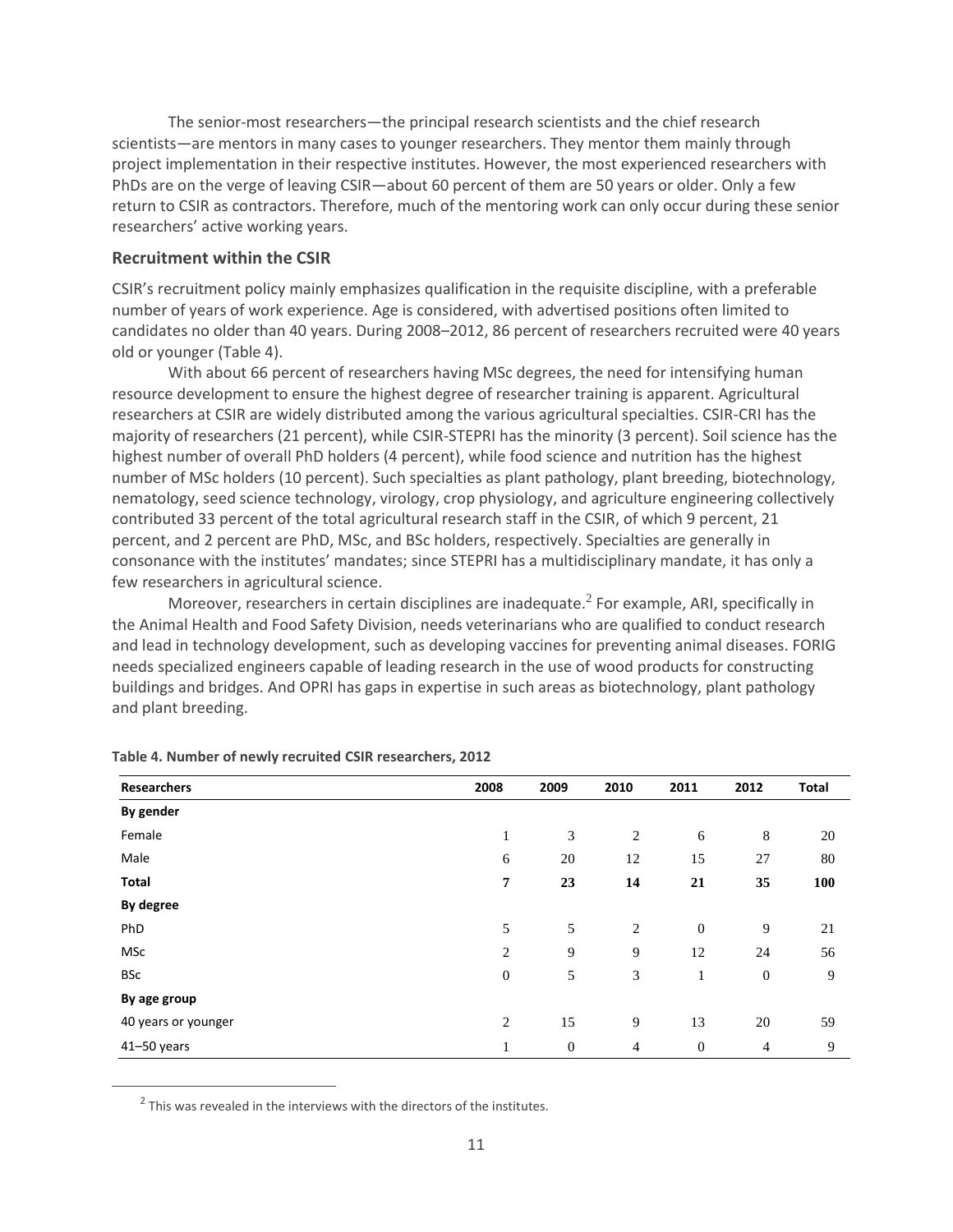| <b>Researchers</b>                                        | 2008           | 2009             | 2010             | 2011             | 2012             | Total    |
|-----------------------------------------------------------|----------------|------------------|------------------|------------------|------------------|----------|
| $51 - 60$ years                                           | $\overline{0}$ | $\boldsymbol{0}$ | $\mathbf{0}$     | $\mathbf{0}$     | $\boldsymbol{0}$ | $\Omega$ |
| 61 years or older                                         | $\overline{0}$ | $\boldsymbol{0}$ | $\mathbf{0}$     | $\boldsymbol{0}$ | $\boldsymbol{0}$ | $\theta$ |
| Area of specialization                                    |                |                  |                  |                  |                  |          |
| Agricultural economics                                    | $\mathbf{0}$   | $\mathbf{1}$     | $\mathbf{0}$     | $\mathbf{0}$     | 3                | 4        |
| Agronomy                                                  | $\mathbf{0}$   | $\overline{4}$   | $\overline{0}$   | 2                | 1                | 7        |
| Animal and livestock sciences (incl. veterinary medicine) | 1              | 1                | 1                | 1                | 3                | 7        |
| <b>Biodiversity conservation</b>                          | $\Omega$       | 3                | $\overline{0}$   | $\mathbf{0}$     | $\boldsymbol{0}$ | 3        |
| Crop sciences (including horticulture)                    | $\mathbf{0}$   | $\mathbf{0}$     | $\overline{0}$   | 2                | 1                | 3        |
| Ecology                                                   | $\Omega$       | $\overline{c}$   | $\overline{0}$   | $\mathbf{0}$     | $\mathbf{0}$     | 2        |
| Entomology                                                | $\Omega$       | $\mathbf{0}$     | 2                | $\Omega$         | 1                | 3        |
| <b>Extension and education</b>                            | $\Omega$       | $\mathbf{0}$     | $\overline{0}$   | $\Omega$         | $\mathbf{0}$     | 0        |
| Fisheries and aquatic resources                           | $\Omega$       | $\mathbf{0}$     | $\Omega$         | $\Omega$         | $\mathbf{0}$     | 0        |
| Food sciences and nutrition                               | 1              | $\boldsymbol{0}$ | 5                | $\mathbf{0}$     | $\overline{4}$   | 10       |
| Forestry and agroforestry                                 | $\Omega$       | $\mathbf{0}$     | $\overline{0}$   | 1                | $\boldsymbol{0}$ | 1        |
| Molecular biology (applied to plant/animal breeding)      | $\mathbf{0}$   | 4                | $\boldsymbol{0}$ | 6                | 3                | 13       |
| Natural resource management                               | $\mathbf{0}$   | $\boldsymbol{0}$ | 1                | $\mathbf{0}$     | $\mathbf{0}$     | 1        |
| Soil sciences                                             | $\mathbf{0}$   | $\boldsymbol{0}$ | 1                | $\boldsymbol{0}$ | $\boldsymbol{0}$ | 1        |
| Water and irrigation sciences                             | $\mathbf{0}$   | $\boldsymbol{0}$ | $\overline{0}$   | 1                | $\mathbf{0}$     | 1        |
| Pathology                                                 | $\mathbf{0}$   | $\theta$         | $\overline{0}$   | $\mathbf{0}$     | $\mathbf{1}$     | 1        |
| Plant pathology                                           | $\mathbf{0}$   | $\mathbf{0}$     | $\overline{0}$   | $\mathbf{0}$     | $\mathbf{1}$     |          |
| Social sciences                                           | $\mathbf{0}$   | $\mathbf{0}$     | $\overline{0}$   | $\theta$         | $\mathbf{0}$     | 0        |
| Other                                                     | 5              | 9                | 5                | 10               | 12               | 41       |
| <b>TOTAL</b>                                              | 7              | 24               | 15               | 23               | 30               | 99       |

Source: Compiled by authors from ASTI/IFPRI–CORAF/WECARD–STEPRI survey data.

CSIR has taken some initiatives to address these human resource challenges. For example, some projects are formulated with capacity building being a key component. In some cases, recruitment efforts continue, despite a general ban on employment in the public sector. By and large, the award of study leave with pay in CSIR provides the incentive for the staff to look for their own training opportunities and specialize to fill some of the gaps in expertise.

Filling gaps in the broad human resource tableau also relates to efforts to ensure a balance between departures from CSIR and recruitment. However, the numbers coming in are primarily MSc holders, whereas the departures are primarily PhD holders. This finding underscores the point that researchers usually build up their capabilities by the time they depart.

<span id="page-15-0"></span>Another recruitment concern is the gender considerations that come into play. In principle, there is no gender bias in recruitment at CSIR. In fact, some advertisements actually state that women are encouraged to apply for the advertised positions. However, female researchers recruited into CSIR constituted less than 20 percent (Figure 5).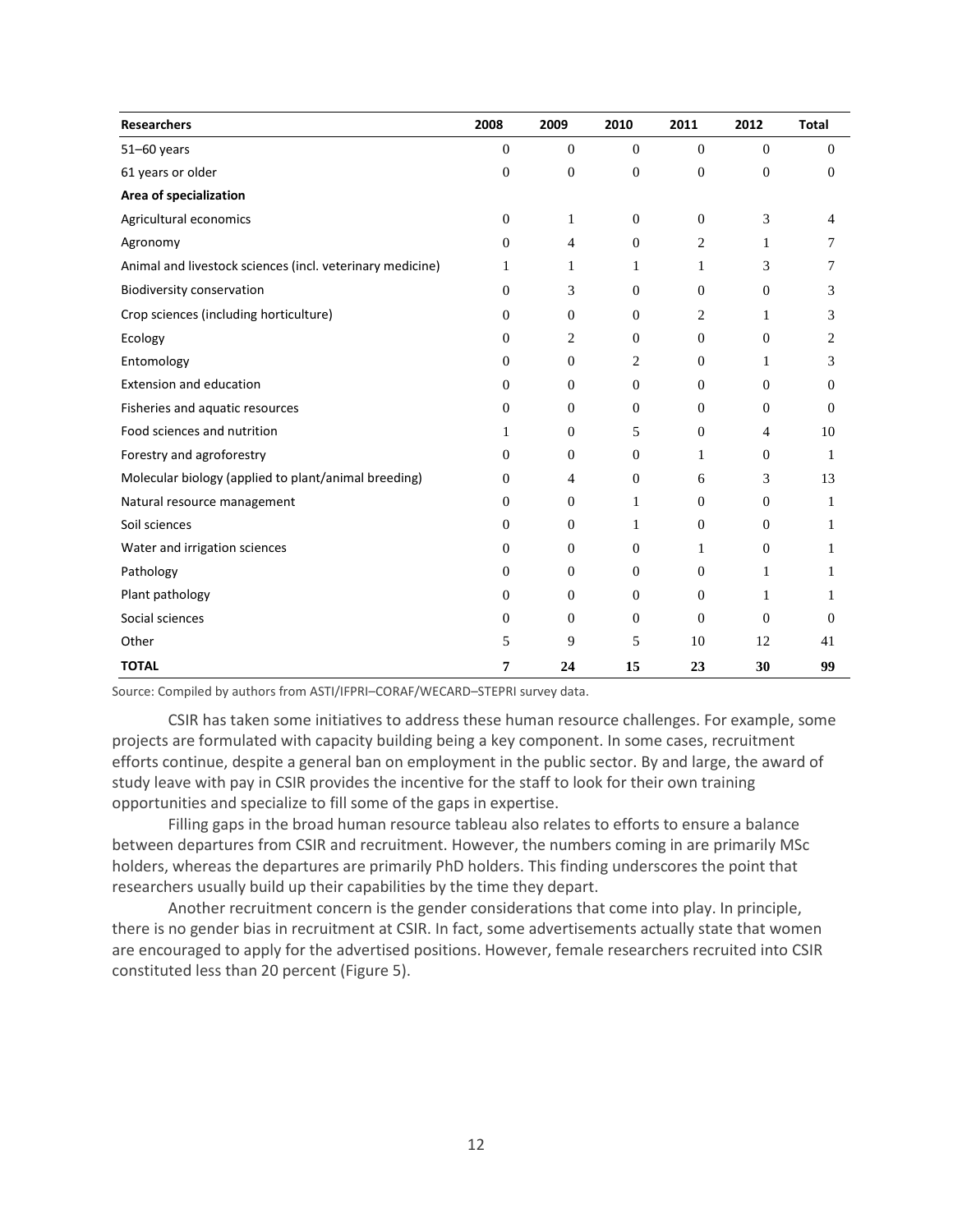#### **Figure 5. CSIR recruitment by gender**



Source: Compiled by authors from ASTI/IFPRI–CORAF/WECARD–STEPRI survey data.

A major cause of the gender disparity stems from the qualification requirement, or rather the educational level, and the disciplines. There are fewer female science graduates, especially at the higher degrees of physical and applied sciences. Climbing the ladder professionally in research—obtaining a PhD and conducting research to produce technologies and publish findings—can be demanding for many female scientists, who are mothers and wives as well as researchers (Obeng 2008). Though some women succeed, they are very few. $3$  As a result female researchers are underrepresented in CSIR, though the opportunities for recruitment are generally available.

<span id="page-16-0"></span>On the whole, the salient points of the analysis of CSIR's human resources relate to the disciplinary diversity of the research staff. Although the mix of skills is sufficient to address institutional mandates, gaps exist in research specialties, and the available research staff needs upgrading. Training to the PhD level is a priority not only for the institutes, but also for the individual researchers who need to progress to the highest point of their achievement.

 $\overline{a}$ 

 $3$  Currently the Deputy Director-General of the CSIR is a woman.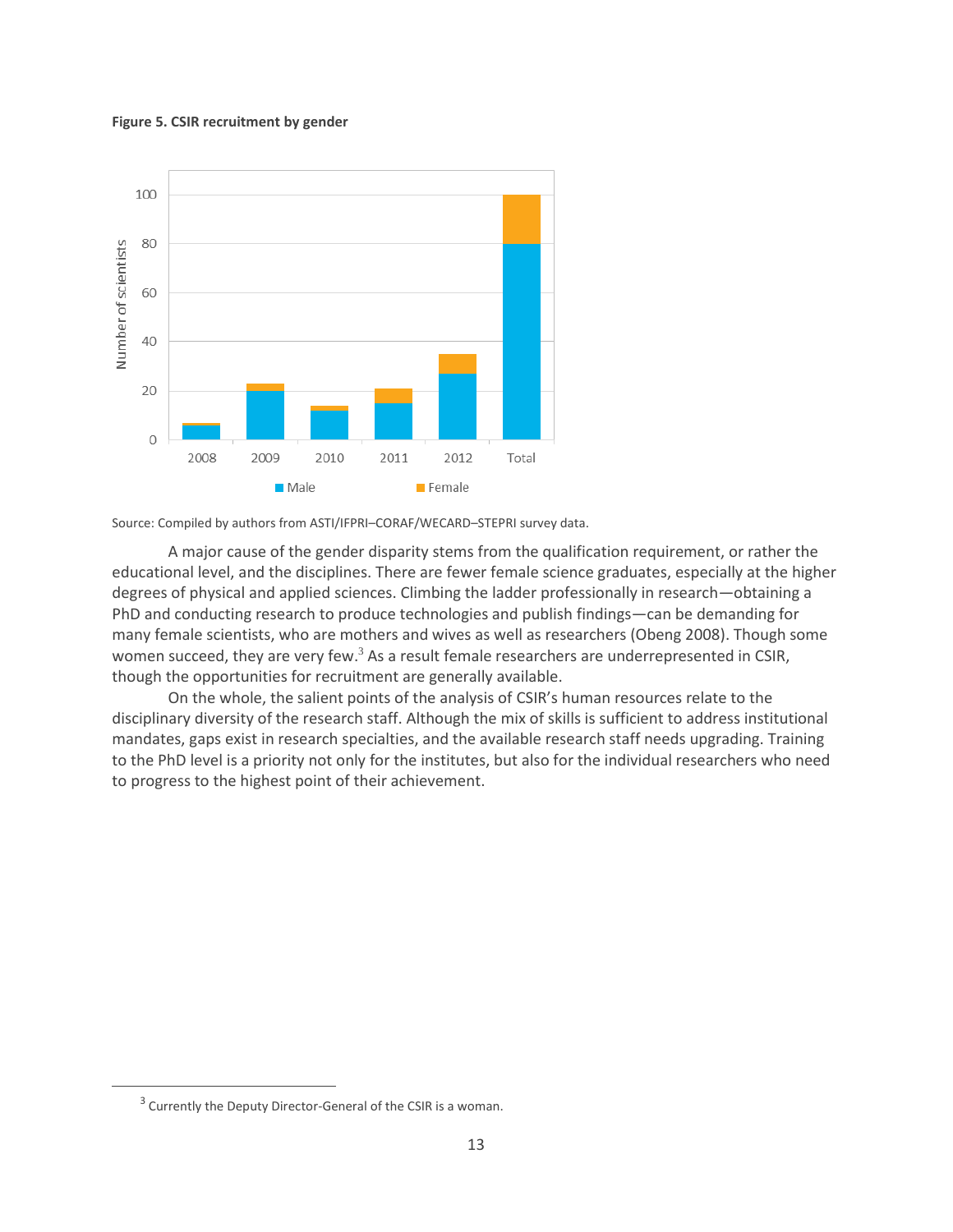### **FINANCIAL RESOURCES AND EXPENDITURES**

Finance is the most pressing challenge for research institutes in Ghana.<sup>4</sup> The three main sources of R&D financing are government grants; funding from donor agencies and foreign collaborators; and internally generated funds (Figure 6).



<span id="page-17-0"></span>

Source: Compiled by authors from ASTI/IFPRI–CORAF/WECARD–STEPRI survey data.

<span id="page-17-1"></span>Conventionally, the government is the dominant source of funding, because the CSIR institutes are public entities that need to be maintained with public funding. However, the emerging trend is that government is attempting to move away from assuming the primary responsibility of financing these research institutes. This is reflected in the drop in the level of funding, when adjusted for inflation, from 2009 to 2010 and 2011. The government still provides CSIR with funding for salaries, general goods and services, and investment (Figure 7).<sup>5</sup> The salaries component of the annual expenditures has dominated the total expenditures. Furthermore the capital investments have almost disappeared in the expenditures of 2009, 2010, and 2011.

 $\overline{a}$ 

<sup>&</sup>lt;sup>4</sup> All the directors interviewed highlighted financial challenges in managing the institutes.

<sup>5</sup> Until 2013, the three components were known as personnel emolument (now compensation), recurrent expenditures, and assets (development).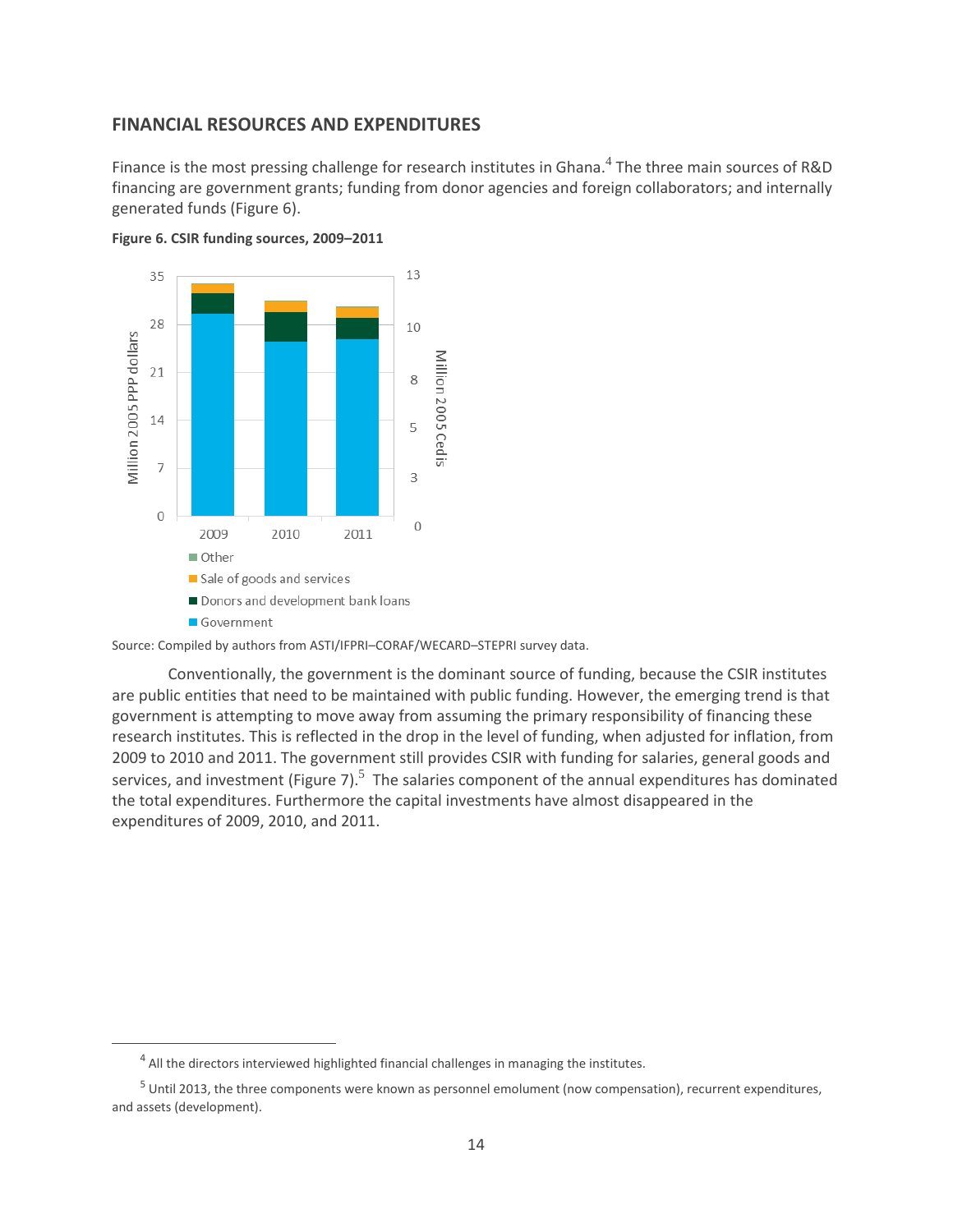

#### **Figure 7. CSIR's expenditures by cost categories, 2000–2011**

Source: Compiled by authors from ASTI/IFPRI–CORAF/WECARD–STEPRI survey data.

The process of funding actually begins with the public institutions presenting and defending their budgets to the government through the Ministry of Finance. Usually, the approved budget after the defense is much less than the requested funding. For example, in 2010, only 41 percent of the total budget CSIR presented was approved. But even when approved, there is no guarantee that all the approved funds will be released or disbursed. During the year, difficulties in government economic and financial management may demand cuts in approved levels to various institutions. The CSIR is often affected. However, discrepancies between the approved and the actual disbursement of the funds from government are small because salaries dominate (Figure 8).



<span id="page-18-0"></span>**Figure 8. Approved versus actually disbursed budget (in million Ghana cedis), 2009–2012**

Source: Compiled by authors from ASTI/IFPRI–CORAF/WECARD–STEPRI survey data.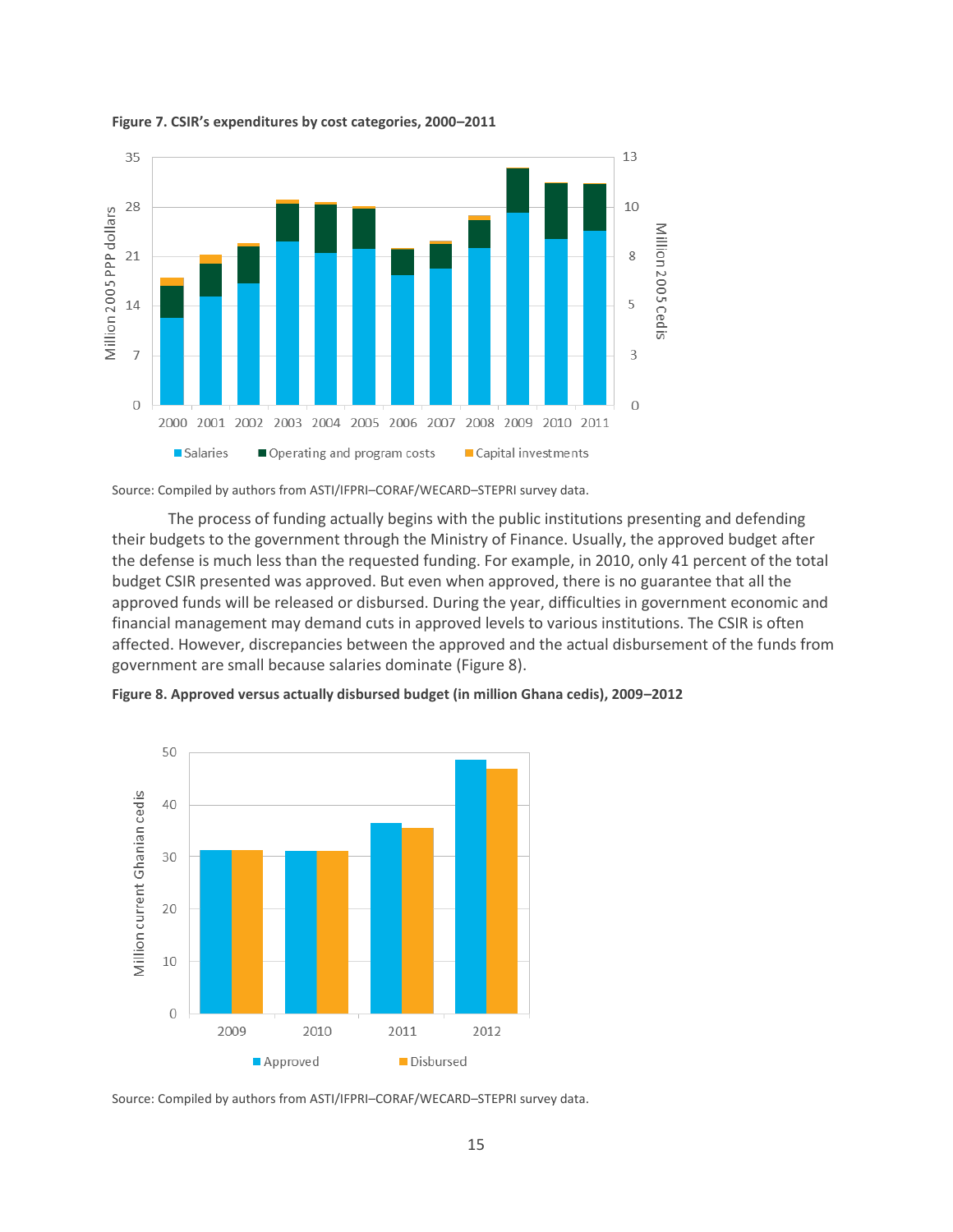Usually when there are cuts, the government makes an effort to pay salaries and wages. As a result approved funding for personnel compensation is close to the actual disbursement (Figure 9). CSIR staff members, as do workers in other public establishments, regularly receive their salaries.



<span id="page-19-0"></span>

Source: Compiled by authors from ASTI/IFPRI–CORAF/WECARD–STEPRI survey data.

For the goods and services component, which is a recurrent expenditure, there is a pronounced difference between the approved and the actual disbursement in 2012 (Figure 10).

<span id="page-19-1"></span>



Source: Compiled by authors from ASTI/IFPRI–CORAF/WECARD–STEPRI survey data.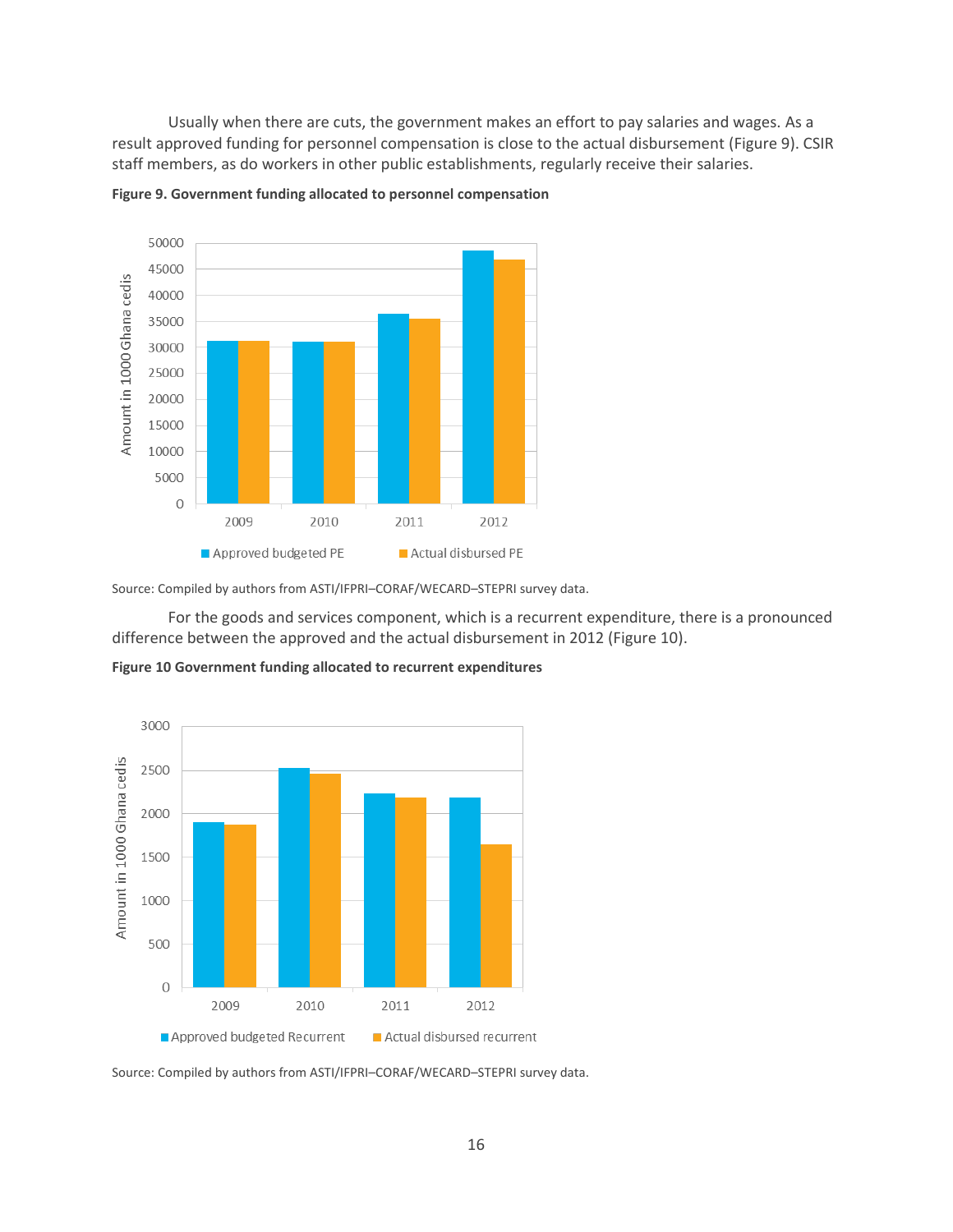The recurrent component is where the operational budget for the institutes lies, any shortfall definitely affects R&D activities. However, the government is aware that various donor agencies and funding sources fill the gaps in funding resources for CSIR. Currently the actual disbursement of the recurrent component of government subvention is less than the approved.

The difference between the approved and the actual disbursed budget for development is even larger than the other two components of government funding (Figure 11).



<span id="page-20-0"></span>

Source: Compiled by authors from ASTI/IFPRI–CORAF/WECARD–STEPRI survey data.

From 2009 to 2012, actual disbursement of the approved budget was only about 15 percent. This share would have been lower if 2011 were excluded. In all, apart from the salaries component of the budget, which does not show too much variation between the proposed, approved, and disbursed funding, CSIR has received only about 20 percent of the approved budget.

The key policy issue with respect to the science, technology, and innovation sector—not just with CSIR—is the government's intention to "wean" scientific research institutions off government funding. Above anything else, the government has emphasized commercialization for these institutions and CSIR as a whole. As a result, CSIR's R&D resources are dwindling. The government wants to see a CSIR that not only can generate its own resources to finance its operations but can also undertake infrastructural development and pay its staff. While this goal is laudable, the expectation of the government to achieve this goal within two years is unrealistic, given the level of the funding required and CSIR's present capacity for internal generation of funds. In general, less than 4 percent of CSIR's total budgetary requirement is generated internally. Increasing this level to even 10 percent in the next two years calls for some drastic measures. Therefore, the government needs to set more realistic goals for internal generation of funds.

Nongovernment sources of funding are becoming increasingly significant in CSIR's operations. Given the continuing decrease in the recurrent component of the budget and the government's eagerness to wean scientific institutions off government funding, donors are expected to play even larger roles in meeting Ghana's R&D needs. However, if donors have to fully fund R&D in Ghana, their priorities may override national R&D priorities. Another crucial issue is also whether donors will be willing to pay the full costs. Donor funding does not generally extend to all costs, such as salaries and the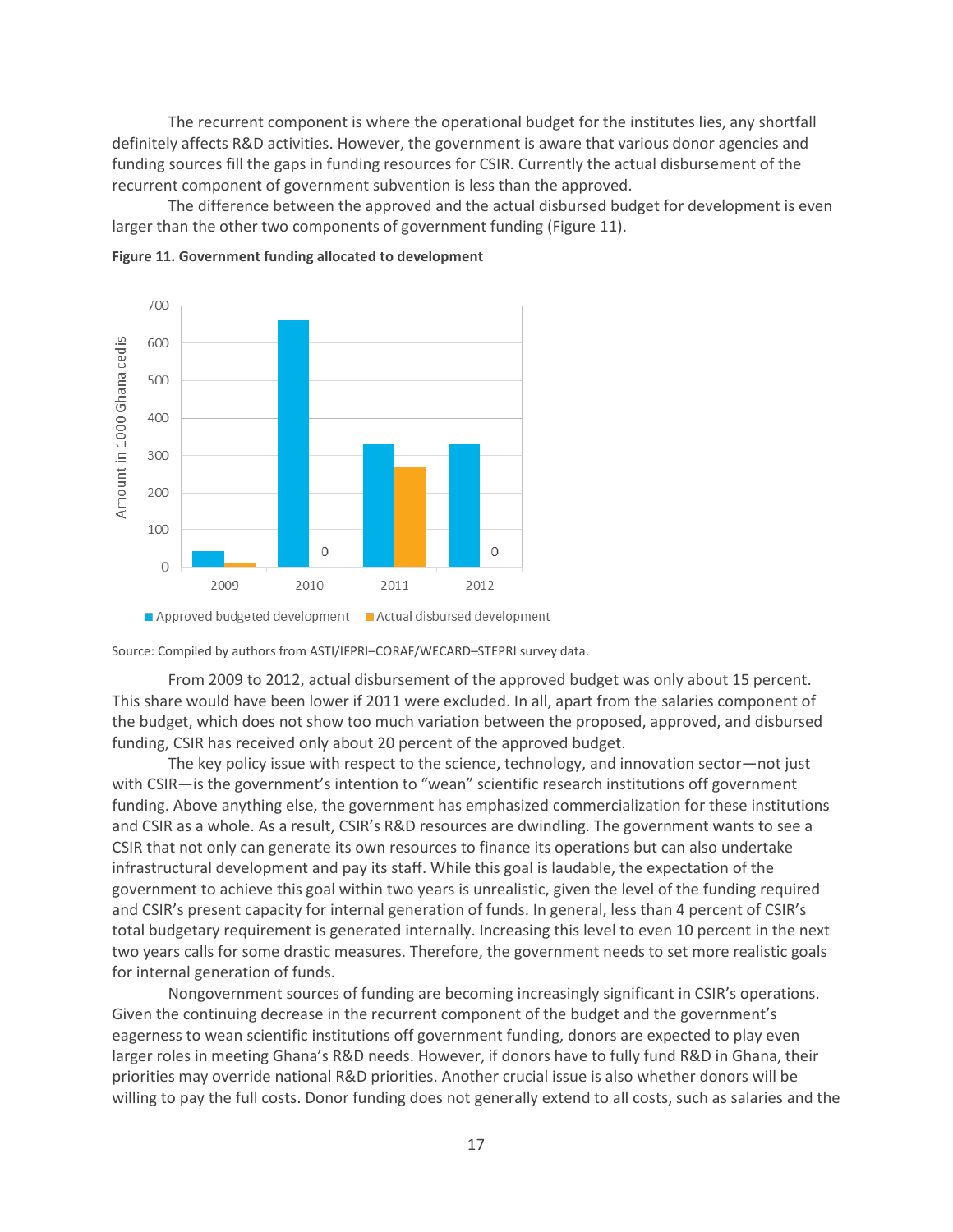cost of utilities. In some cases, donors may fund some of these costs, but expecting donors to fund the full cost of R&D is not feasible.

During 2008–2012, funding for actual research activities is currently derived from international agencies (29 percent), regional organizations (28 percent, and bilateral donors (24 percent). The European Union and the CGIAR centers are the main donors among these. World Bank funding, mostly through WAAPP accounted for 9 percent during this period. Domestic sources of funding accounted for only 5 percent of total project funding received during 2008–2012. The much lower level of national funding shows the priority the government gives to operational budgets for conducting research. While the government pays researchers' salaries and costs of daily operations, it does not invest substantially in R&D activities. Paying salaries without the necessary commensurate operational budget is very much like asking researchers to accept payment for doing no work. Fortunately, for most of the institutes, there are enough projects to keep some of the researchers busy. Institutes, such as CRI, SARI, and FORIG, receive significant amounts of donors funding for their research operations.

WAAPP is also an important donor to CSIR. During WAAPP's implementation phase, competitive grants—through the Competitive Agricultural Research Grant Scheme (CARGS)—are given to researchers to promote research that would provide substantial benefits to farmers and other end users (CSIR and MOFA 2013b). CARGS is managed by a board chaired by CSIR's Deputy Director-General. Board membership includes representatives of agriculture-based nongovernmental organizations (NGOs), farmers, and special projects under MOFA. Most of CSIR's agricultural research institutes have benefited from the WAAPP competitive grant scheme, including CRI, SARI, and SRI.

| Donor                                                                                           | 2008  | 2009    | 2010    | 2011    | 2012    | <b>Total</b> | <b>Shares</b> |
|-------------------------------------------------------------------------------------------------|-------|---------|---------|---------|---------|--------------|---------------|
| <b>National</b>                                                                                 |       |         |         |         |         |              |               |
| Government (non-budgetary)                                                                      | 190.4 | 326.1   | 406.1   | 233.1   | 235.9   | 1,391.6      | 4.4           |
| Domestic business                                                                               | 5.4   | 14.9    | 36.1    | 20.1    | 50.7    | 127.2        | 0.4           |
| <b>Subtotal</b>                                                                                 | 195.8 | 341.0   | 442.2   | 253.2   | 286.6   | 1,518.8      | 4.8           |
| Regional                                                                                        |       |         |         |         |         |              |               |
| Alliance for a Green Revolution in Africa<br>(AGRA)                                             | 293.6 | 816.5   | 640.0   | 20.0    | 20.0    | 1,790.1      | 5.7           |
| West and Central African Council for<br>Agricultural Research and Development<br>(CORAF/WECARD) | 0.0   | 82.8    | 237.1   | 483.4   | 447.4   | 1,250.7      | 4.0           |
| African Agricultural Technology<br>Foundation (AATF)                                            | 15.7  | 28.7    | 149.9   | 27.3    | 181.9   | 403.6        | 1.3           |
| Other                                                                                           | 475.4 | 265.0   | 1,105.7 | 2,138.1 | 1,659.0 | 5,643.2      | 17.8          |
| Subtotal                                                                                        | 784.7 | 1,193.0 | 2,132.7 | 2,668.8 | 2,308.4 | 9,087.7      | 28.7          |
| <b>Bilateral</b>                                                                                |       |         |         |         |         |              |               |
| Canada                                                                                          | 23.0  | 74.0    | 180.0   | 555.8   | 102.9   | 935.7        | 3.0           |
| Denmark                                                                                         | 102.6 | 50.6    | 93.0    | 72.8    | 112.6   | 431.5        | 1.4           |
| <b>European Union</b>                                                                           | 211.6 | 50.4    | 91.0    | 104.2   | 2,913.8 | 3,371.1      | 10.7          |
| France                                                                                          | 10.0  | 15.2    | 29.0    | 262.6   | 110.1   | 426.9        | 1.3           |
| Japan                                                                                           | 6.8   | 74.8    | 176.4   | 29.2    | 58.7    | 345.9        | 1.1           |
| United Kingdom                                                                                  | 19.4  | 10.4    | 7.1     | 62.5    | 1,102.2 | 1,201.5      | 3.8           |
| Other                                                                                           | 72.0  | 58.9    | 54.1    | 331.7   | 217.4   | 734.2        | 2.3           |
| Subtotal                                                                                        | 445.5 | 334.2   | 630.6   | 1,418.8 | 4,617.7 | 7,446.8      | 23.5          |

<span id="page-21-0"></span>**Table 5. Breakdown of funding sources for research programs (in 1,000 Ghana cedis), 2008–2012**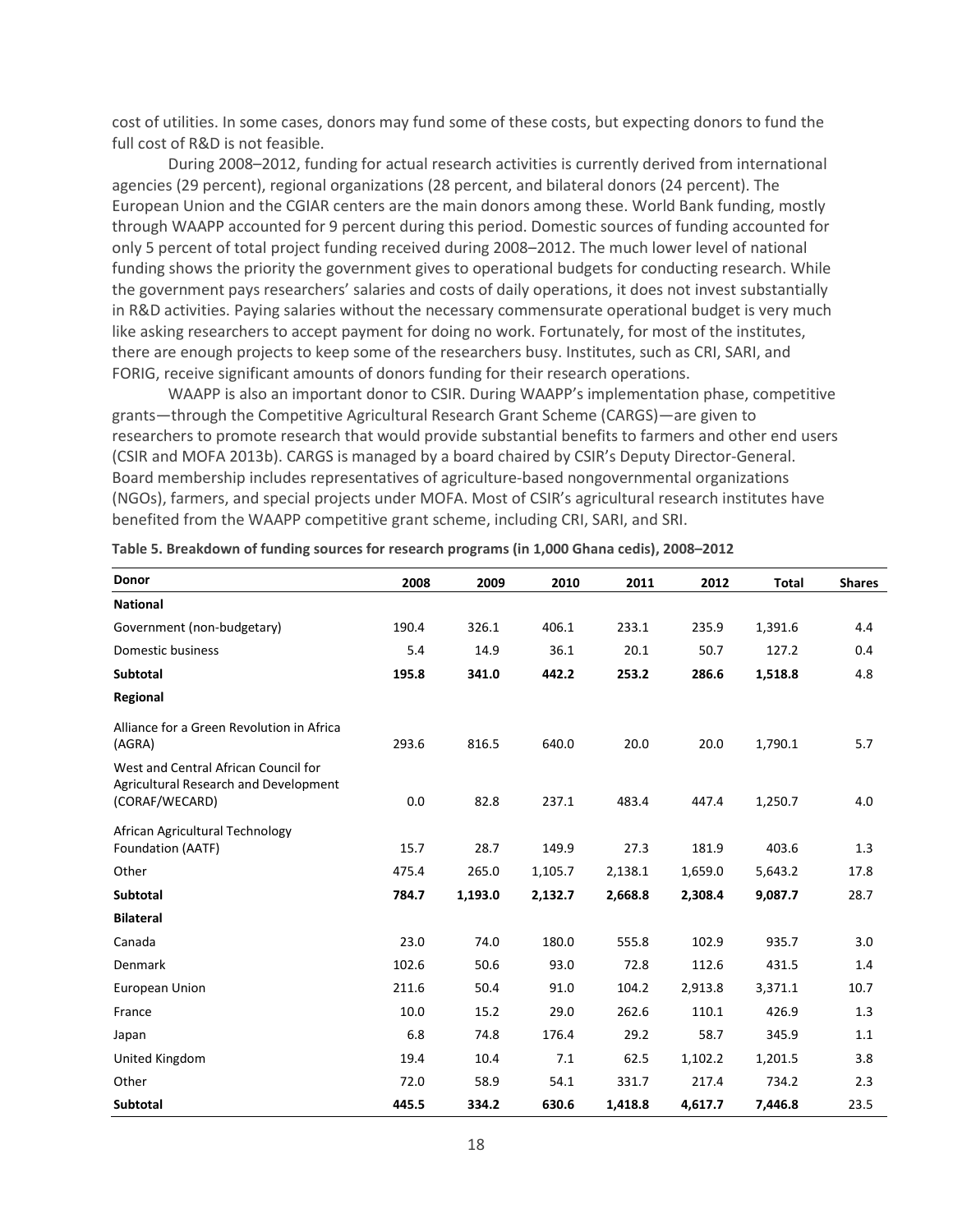| Donor                                                                         | 2008    | 2009    | 2010    | 2011    | 2012     | <b>Total</b> | <b>Shares</b> |
|-------------------------------------------------------------------------------|---------|---------|---------|---------|----------|--------------|---------------|
| <b>Development banks</b>                                                      |         |         |         |         |          |              |               |
| African Development Bank (AfDB)                                               | 138.2   | 0.0     | 120.0   | 0.0     | 0.0      | 258.2        | 0.8           |
| <b>World Bank</b>                                                             | 647.4   | 220.0   | 367.5   | 732.0   | 867.2    | 2,834.0      | 9.0           |
| <b>Subtotal</b>                                                               | 785.6   | 220.0   | 487.5   | 732.0   | 867.2    | 3,092.2      | 9.8           |
| <b>International</b>                                                          |         |         |         |         |          |              |               |
| Africa Rice                                                                   | 86.8    | 70.4    | 0.0     | 62.7    | 0.0      | 220.0        | 0.7           |
| International Institute of Tropical<br>Agriculture (IITA)                     | 123.0   | 97.5    | 48.5    | 163.7   | 373.5    | 806.1        | 2.5           |
| International Crops Research Institute for<br>the Semi-Arid-Tropics (ICRISAT) | 44.0    | 29.6    | 0.0     | 368.4   | 32.7     | 474.7        | 1.5           |
| International Center for Tropical<br>Agriculture (CIAT)                       | 35.2    | 94.0    | 111.4   | 350.2   | 216.5    | 807.3        | 2.6           |
| Other CGIAR                                                                   | 87.4    | 141.4   | 161.2   | 227.8   | 305.8    | 923.6        | 2.9           |
| International Fund for Agricultural<br>Development (IFAD)                     | 50.4    | 62.7    | 74.5    | 84.8    | 72.0     | 344.4        | 1.1           |
| International Fertilizer Development<br>Center (IFDC)                         | 47.5    | 318.5   | 12.0    | 545.2   | 24.3     | 947.5        | 3.0           |
| International Tropical Organization (ITTO)                                    | 320.1   | 286.6   | 223.9   | 166.0   | 95.0     | 1,091.6      | 3.4           |
| Other                                                                         | 840.6   | 123.0   | 972.8   | 774.7   | 684.9    | 3,395.9      | 10.7          |
| <b>Subtotal</b>                                                               | 1,635.1 | 1,223.6 | 1,604.3 | 2,743.5 | 1,804.6  | 9,011.1      | 28.5          |
| Other foreign                                                                 |         |         |         |         |          |              |               |
| Foreign universities                                                          | 93.9    | 84.3    | 90.2    | 214.1   | 110.1    | 592.6        | 1.9           |
| Foreign business                                                              | 0.0     | 0.0     | 44.7    | 122.5   | 181.5    | 348.7        | 1.1           |
| Other                                                                         | 2.5     | 97.9    | 46.0    | 276.0   | 128.3    | 550.7        | 1.7           |
| <b>Subtotal</b>                                                               | 96.4    | 182.2   | 181.0   | 612.6   | 420.0    | 1,492.1      | 4.7           |
| Total                                                                         | 3,943.1 | 3,494.0 | 5,478.2 | 8,428.8 | 10,304.5 | 31,648.7     | 100.0         |

<span id="page-22-0"></span>Source: Compiled by authors from ASTI/IFPRI–CORAF/WECARD–STEPRI survey data.

### **RESEARCH INFRASTRUCTURE AND RESOURCES**

The study extended also to the infrastructure for scientific research and the overall institutional environment in which researchers need to work. The elements include the laboratories, equipment, and incentive systems for the researchers.

Regarding scientific infrastructure, the study shows that while the appropriate laboratories have been provided for researchers to work in most of the research institutes, there are issues relating to their maintenance, rehabilitation, and operation. A survey conducted in CSIR in 2009 highlighted the need for upgrading laboratories and equipment (CSIR, 2009). A recent study of Ghana's science equipment policy underscored the deficiencies in Ghana's scientific laboratory infrastructure, including in CSIR (STEPRI 2014). 6

For example, while WRI listed available scientific equipment, such as atomic absorption spectrophotometer, gas chromatograph-mass spectrometer, ultraviolet spectrophotometer, and ion chromatograph, it also listed urgently needed equipment that was not available, including inductively coupled plasma–mass spectrometry and high-performance liquid chromatography. In the study, OPRI

 $\overline{a}$ 

 $<sup>6</sup>$  This study is ongoing, and the report is not yet completed.</sup>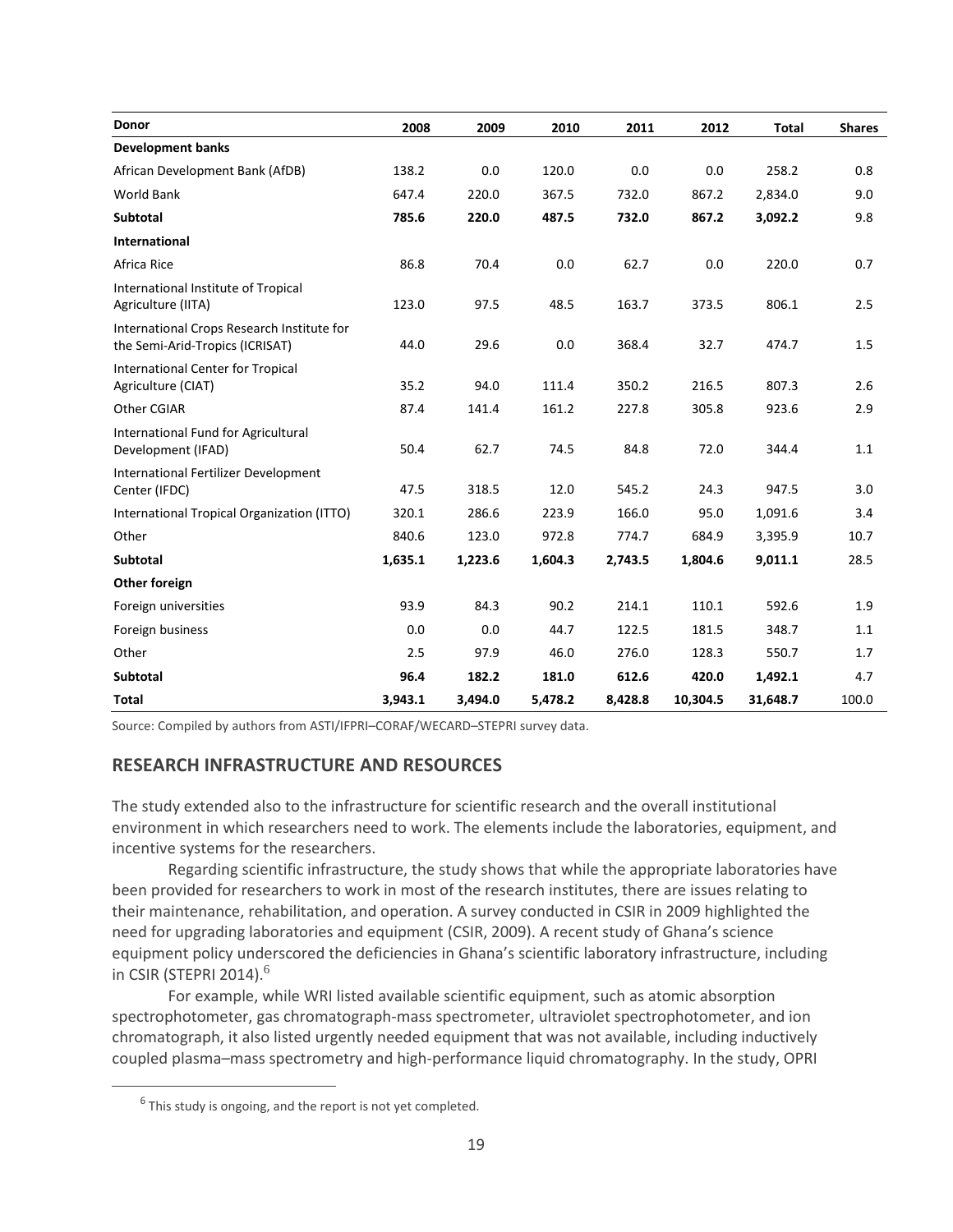also provided a detailed listing of some scientific equipment needed for its coconut research program. Thus, the study highlighted that Ghana's scientific institutions are grappling with challenges related to the scientific infrastructure for research, including:

- inadequate funds to budget for scientific equipment;
- no exemption of duty on research equipment, which could help simplify clearance;
- inadequate logistics;
- obsolete scientific equipment that does not provide reliable results;
- inadequate training of scientific staff on the use of scientific equipment; and
- almost no local content—very few or no local manufacturers of scientific equipment (STEPRI 2014).

As the funding sections of the report have shown, the government has not given priority to investment in infrastructure. This must change to ensure that Ghana's laboratories and scientific equipment are capable of supporting meaningful research.

## <span id="page-23-0"></span>**PERFORMANCE EVALUATION**

The performance of the researchers can be assessed by using various indicators. Some of the key indicators this study focused on are agriculture-related publications and technologies or innovations produced. The study also assessed extension and technology transfer activities.

## <span id="page-23-1"></span>**Publications by CSIR Researchers**

The year 2009 was the lowest point of performance for CSIR researchers in publications, with the highest point being 2010 (Table 6). Generally, peer-reviewed journal articles are at the top of the ranking for any list of publications in a scientific institution. Throughout the five-year period, journal articles ranked highest on the whole in terms of the ratio. However, what is of concern is that books the embodiment of the knowledge accumulated over time—ranked lowest. Books usually take much longer to prepare, and given the relatively narrow confines of researchers' disciplines, they may attract smaller audiences. Institutional strategies should be developed to address the need for dissemination of knowledge accumulating in the CSIR. For example, writing workshops and clinics can assist researchers with producing journal articles. There are already incentives for publications in CSIR's criteria for promotion. However, other incentives can be instituted, such as annual prizes for best journal papers (in terms of numbers and quality or where published) and grants for book publications.

| <b>Types of publication</b>                                        | 2008 | 2009 | 2010 | 2011 | 2012 |
|--------------------------------------------------------------------|------|------|------|------|------|
| Journal articles                                                   | 118  | 89   | 115  | 123  | 103  |
| <b>Books</b>                                                       | 3    | 1    | 23   | 9    | 2    |
| Chapters in books                                                  | 13   | 4    | 18   | 4    |      |
| Scientific articles/publications                                   | 112  | 32   | 49   | 43   | 38   |
| Papers and posters presented at conferences                        | 39   | 48   | 42   | 47   | 11   |
| Nonscientific publications (e.g., newspaper, magazine<br>articles) | 24   | 10   | 20   | 22   | 35   |
| <b>Total</b>                                                       | 309  | 184  | 267  | 248  | 196  |
| Total number of publications per researcher                        | 0.93 | 0.55 | 0.78 | 0.65 | 0.52 |

#### <span id="page-23-3"></span>**Table 6. Number of publications by CSIR, 2008–2012**

<span id="page-23-2"></span>Source: Compiled by authors from ASTI/IFPRI–CORAF/WECARD–STEPRI survey data.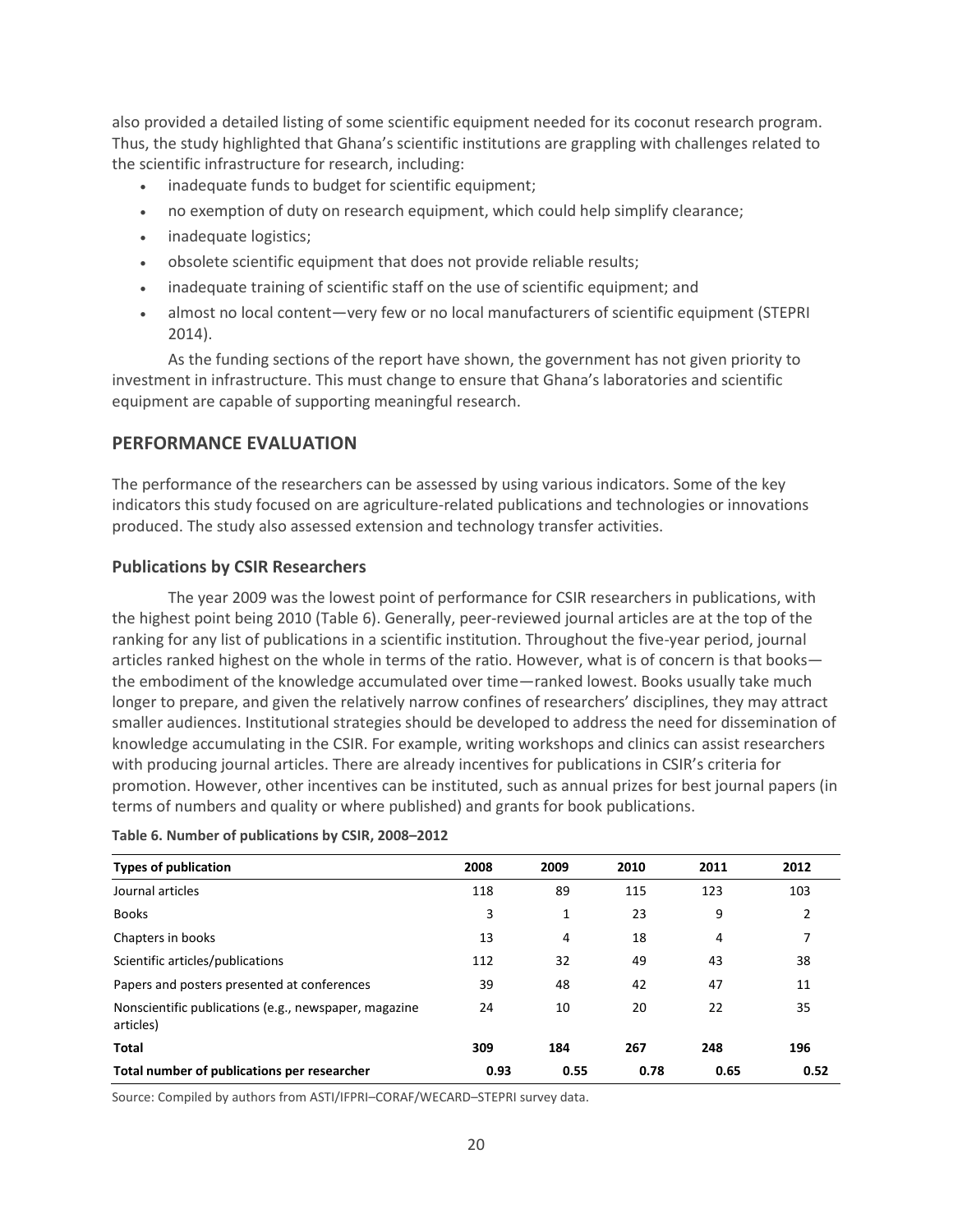### **Plant Varieties Developed and Released by CSIR Researchers**

The research institutes' production of technologies or innovations reflects the extent to which they address their mandates and connect with the contextual needs of the end users—e.g. farmers and micro or small-scale processors. The number of technologies coming from these institutes is only indicative of the culmination of their R&D efforts. The yearly totals may be useful only in terms of the how these technologies were made ready for the end users in the respective years. However, often the R&D efforts span more than one year; therefore, one year should not be "given all the credit."

Table 7 illustrates the diversity of genetic resource innovations coming from the CSIR institutes where plants are actively bred—CRI, SARI, and OPRI. These food crops have high value for food security. Maize, in particular, is an important staple. The issue is that no technologies produced are worthy of patenting. Even the crops were not registered, as Ghana has yet to pass regulations governing plant breeders' rights. The non-acquisition of intellectual property, as patents or anything else, denies the CSIR the opportunity to reap the returns on its R&D from royalties.

| Institute                                                                                                                                                                                                                                                                                                                                         | Crop               | Variety                               | Release year                   | <b>Remarks</b>                          | Patented  |  |
|---------------------------------------------------------------------------------------------------------------------------------------------------------------------------------------------------------------------------------------------------------------------------------------------------------------------------------------------------|--------------------|---------------------------------------|--------------------------------|-----------------------------------------|-----------|--|
| <b>CRI</b>                                                                                                                                                                                                                                                                                                                                        | Lowland rice       | Wakatsuki                             | 2009                           | Resistance to leaf blast and<br>lodging | No        |  |
|                                                                                                                                                                                                                                                                                                                                                   | Lowland rice       | Amankwatia                            | 2009                           | Resistance to lodging                   | No        |  |
|                                                                                                                                                                                                                                                                                                                                                   | Lowland rice       | <b>Bodia</b>                          | 2009                           | Resistance to leaf blast and<br>lodging | No        |  |
|                                                                                                                                                                                                                                                                                                                                                   | Lowland rice       | Sakai                                 | 2009                           | Resistance to leaf blast and<br>lodging | <b>No</b> |  |
|                                                                                                                                                                                                                                                                                                                                                   | Upland rice        | Otoo emo                              | 2009                           | Resistance to Cassava mosaic<br>virus   | No        |  |
|                                                                                                                                                                                                                                                                                                                                                   | <b>Upland rice</b> | Emo tea                               | 2009                           | Resistance to Cassava mosaic<br>virus   | No        |  |
| Cassava<br>CSIR-Ampong<br>Cassava<br>CSIR-Buroni bankye<br>Cassava<br>CSIR-Sika bankye<br>CSIR-Otuhia<br>Cassava<br>Cocoyam<br>Gye me di<br>Cocoyam<br>Akyede<br>M'ayeyie<br>Cocoyam<br>Groundnut<br>Obolo<br>Groundnut<br>Yenyawoso<br>Groundnut<br>Otuhia<br>Groundnut<br>Oboshie<br>Hewala<br>Cowpea<br>Videza<br>Cowpea<br>Asomdwee<br>Cowpea | 2009               | Resistance to Cassava mosaic<br>virus | No                             |                                         |           |  |
|                                                                                                                                                                                                                                                                                                                                                   |                    |                                       | 2009                           | Resistance to Cassava mosaic<br>virus   | No        |  |
|                                                                                                                                                                                                                                                                                                                                                   |                    |                                       | 2009                           | Resistance to Cassava mosaic<br>virus   | No        |  |
|                                                                                                                                                                                                                                                                                                                                                   |                    |                                       | 2009                           | Resistance to Cassava mosaic<br>virus   | No        |  |
|                                                                                                                                                                                                                                                                                                                                                   |                    | 2012                                  | Moderately tolerant to drought | No                                      |           |  |
|                                                                                                                                                                                                                                                                                                                                                   |                    |                                       | 2012                           | Moderately tolerant to drought          | No        |  |
|                                                                                                                                                                                                                                                                                                                                                   |                    |                                       | 2012                           | Moderately tolerant to drought          | No        |  |
|                                                                                                                                                                                                                                                                                                                                                   |                    |                                       | 2012                           | Moderately tolerant to drought          | <b>No</b> |  |
|                                                                                                                                                                                                                                                                                                                                                   |                    |                                       | 2012                           | Moderately tolerant to drought          | No        |  |
|                                                                                                                                                                                                                                                                                                                                                   |                    |                                       | 2012                           | Moderately tolerant to drought          | No        |  |
|                                                                                                                                                                                                                                                                                                                                                   |                    |                                       | 2012                           | Moderately tolerant to drought          | No        |  |
|                                                                                                                                                                                                                                                                                                                                                   |                    |                                       | 2012                           | Moderately tolerant to drought          | No        |  |
|                                                                                                                                                                                                                                                                                                                                                   |                    |                                       | 2012                           | Moderately tolerant to drought          | No        |  |
|                                                                                                                                                                                                                                                                                                                                                   |                    |                                       | 2012                           | Moderately tolerant to drought          | No        |  |

<span id="page-24-0"></span>**Table 7. List of new plant varieties released, 2008–2012**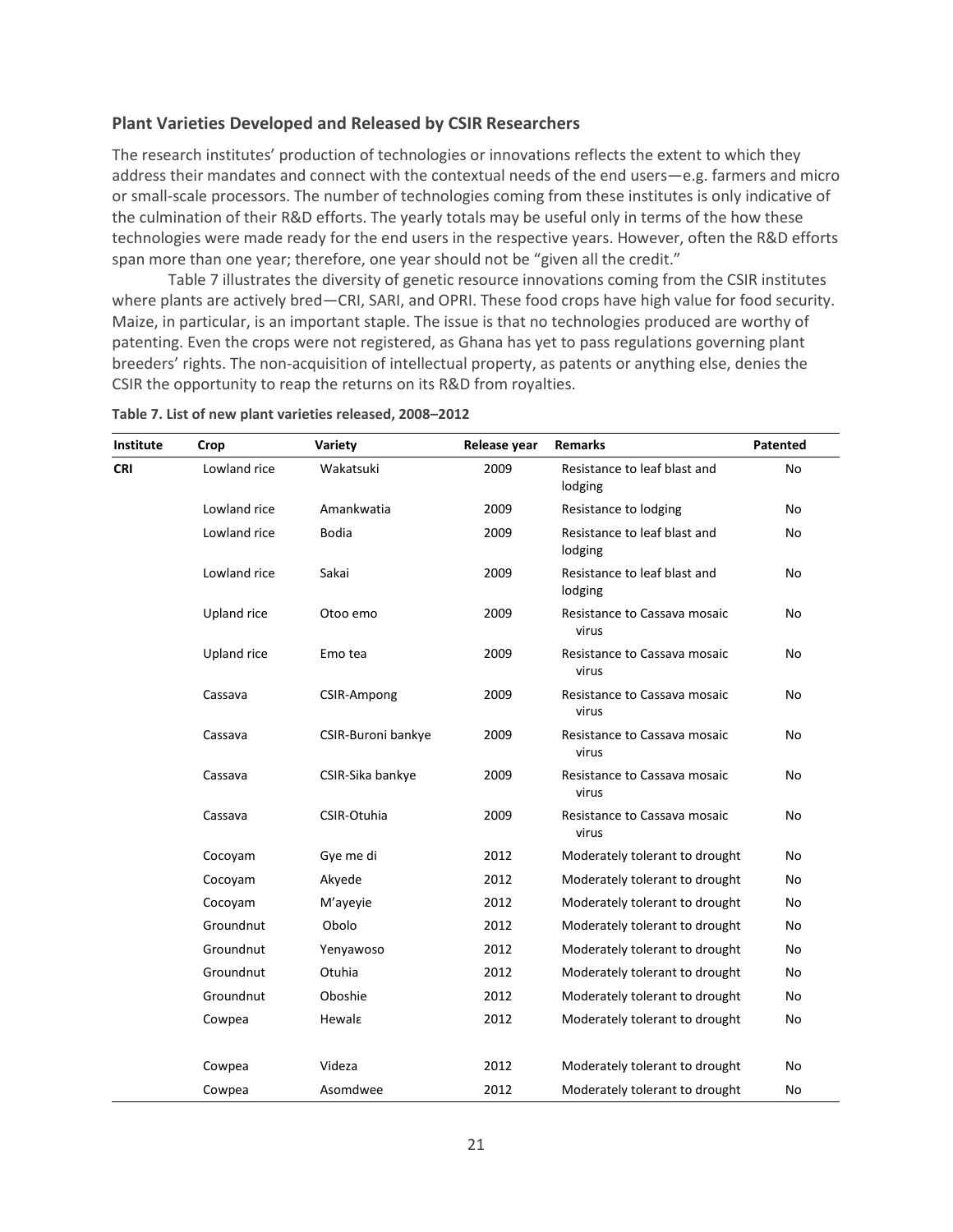| Institute        | Crop         | Variety                | Release year | <b>Remarks</b>                                   | Patented |  |
|------------------|--------------|------------------------|--------------|--------------------------------------------------|----------|--|
|                  | Sweet potato | CRI-Danayuie           | 2012         | Moderately tolerant to<br>drought, yield 18 t/ha | No       |  |
|                  | Sweet potato | CSIR-Ligri             | 2012         | Moderately tolerant to drought                   | No       |  |
|                  | Sweet potato | CRI-Patron             | 2012         | Moderately tolerant to drought                   | No       |  |
|                  | Sweet potato | CRI-Bohye              | 2012         | Moderately tolerant to drought                   | No       |  |
|                  | Maize        | Aseda                  | 2012         | Moderately tolerant to drought                   | No       |  |
|                  | Maize        | Opeaburoo              | 2012         | Moderately tolerant to drought                   | No       |  |
|                  | Maize        | Tintim                 | 2012         | Moderately tolerant to drought                   | No       |  |
|                  | Maize        | <b>Owanwa</b>          | 2012         | Moderately tolerant to drought                   | No       |  |
|                  | Maize        | <b>Odomfo</b>          | 2012         | Rich in pro vitamin A                            | No       |  |
|                  | Maize        | Homanpa                |              | Rich in pro vitamin A                            | No       |  |
| SARI             | Maize        | CSIR-Sanzal-sima       | 2012         | Striga resistant                                 | No       |  |
|                  | Maize        | CSIR-Ewul-boyo         | 2012         | Drought resistant                                | No       |  |
|                  | Maize        | CSIR-Tigli             | 2012         | High yielding                                    | No       |  |
|                  | Maize        | <b>CSIR-Wang Dataa</b> | 2012         | Drought and striga resistant                     | No       |  |
|                  | Maize        | CSIR-Bihilifa          | 2012         | Drought and striga resistant                     | No       |  |
|                  | Maize        | CSIR-Zonfa-bihi        | 2012         | Drought and Striga resistant                     | No       |  |
|                  | Soyabean     | Afayak                 | 2012         | Shattering resistant                             | No       |  |
|                  | Soyabean     | Songda                 | 2012         | Shattering resistant                             | No       |  |
|                  | Soyabean     | Suong-Pungun           | 2012         | Shattering resistant                             | No       |  |
|                  | Rice         | Gbewaa                 | 2010         | Aromatic, high yielding                          | No       |  |
|                  | Rice         | Nabogu                 | 2010         | High yielding                                    | No       |  |
|                  | Rice         | Katanga                | 2010         | High yielding                                    | No       |  |
|                  | Rice         | <b>NERICA 1</b>        | 2010         | Aromatic                                         | No       |  |
|                  | Rice         | <b>NERICA 2</b>        | 2010         | High yielding                                    | No       |  |
|                  | Cowpea       | PadiTuya               | 2008         | High yielding                                    | No       |  |
|                  | Cowpea       | Songotra               | 2008         | Striga resistant                                 | No       |  |
|                  | Cowpea       | Bawutawuta             | 2008         | Striga resistant                                 | No       |  |
|                  | Cowpea       | Zaayura                | 2008         | High yielding                                    | No       |  |
| <b>CSIR-OPRI</b> | Oil Palm     | DXP cross 61           | 2012         |                                                  | No       |  |
|                  | Oil Palm     | DXP cross 133          |              |                                                  | No       |  |
|                  | Oil Palm     | DXP cross 134          |              |                                                  | No       |  |
|                  | Oil Palm     | DXP cross 135          | 2012         |                                                  | No       |  |

<span id="page-25-0"></span>Source: Compiled by authors from ASTI/IFPRI–CORAF/WECARD–STEPRI survey data.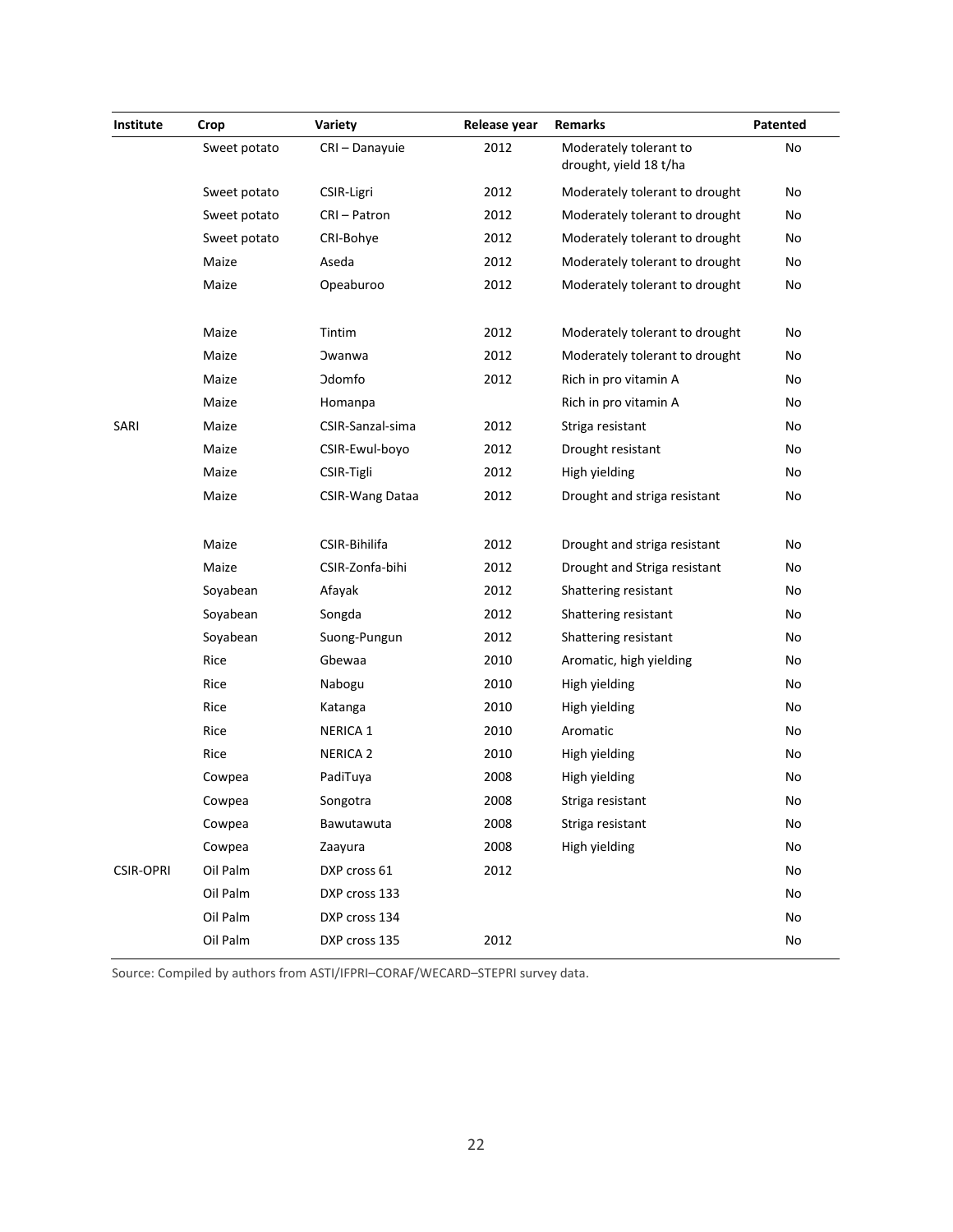### **Transfer of CSIR-Developed Technologies**

The issue of technology transfer has become crucial, given the questions being raised on the relevance of R&D in government circles and the current policy drive toward greater commercialization. To provide a platform for enhancing commercialization, the government needs to promote the use of the developed technologies and to make the users of the technology aware of their availability.

In the case of farmers, the usual bridge between the research system and farmers is the extension system instituted under the auspices of MOFA. The national extension system has been devolved to and connects with the districts, where trained extension officers are in each of the 124 District Assemblies and 10 Municipal Assemblies in Ghana (see Ghana Districts website). The RELCs, which MOFA and the CSIR are operating, are meant to provide demand-driven services to farmers. At the national level is a National Coordinating Committee, comprising the Chief Director and five directors of MOFA, the Deputy Director-General of the CSIR, three farmers' representatives, and two representatives of agricultural NGOs, among others. There is also a National RELC Secretariat at the national level. At the regional level, the RELCs are operating in Ghana's ten administrative regions. The significance of the RELCs at the regional level is the fact that ARI, OPRI, CRI, and SARI serve as the coordinating research institutions. In the RELCs, the roles of the researchers are to:

- develop technology in response to farmers' needs;
- participate in regional and district planning sessions and RELC meetings;
- develop technical bulletins and other relevant extension materials;
- participate in and provide technical backstopping for technical review meetings;
- monitor and evaluate research activities; and
- harness human, financial, and material resources for research (CSIR and MOFA 2013a).
- . The farmers' roles in the RELCs are to
- participate in planning sessions;
- adopt improved and appropriate technologies;
- harness resources to support linkage activities;
- provide feedback on technologies disseminated and adopted;
- provide information on agricultural constraints;
- generate indigenous technology; and
- lobby to influence policy (CSIR and MOFA 2013a).

In the operations of the RELCs, the direct interaction between researchers and farmers are useful for technology transfer. Other direct mechanisms, such as the farmers' field schools and demonstration farms, also use research to transfer knowledge to farmers. However, the conventional agricultural extension system, which uses trained extension officers to reach out to farmers, is important. Agricultural extension officers are the conduits for reaching farmers with knowledge, information, and innovations. CSIR needs to devise better strategies for linking with the agricultural extension system through the extension officers, especially as the MOFA extension system has been decentralized to the districts and municipalities to enhance the impact of research at these levels.

Assessment of researchers' performance must be better structured and operationalized. Although there are requirements for management to follow up on researchers through annual appraisals, these appraisals are not seriously conducted. And while some institutes, such as FORIG and ARI, have review workshops where researchers make presentations on what they have done or are doing and are open to peer review, other institutes do not offer this opportunity for transparent review. A more effective monitoring and evaluation system will go a long way to enhance performance, by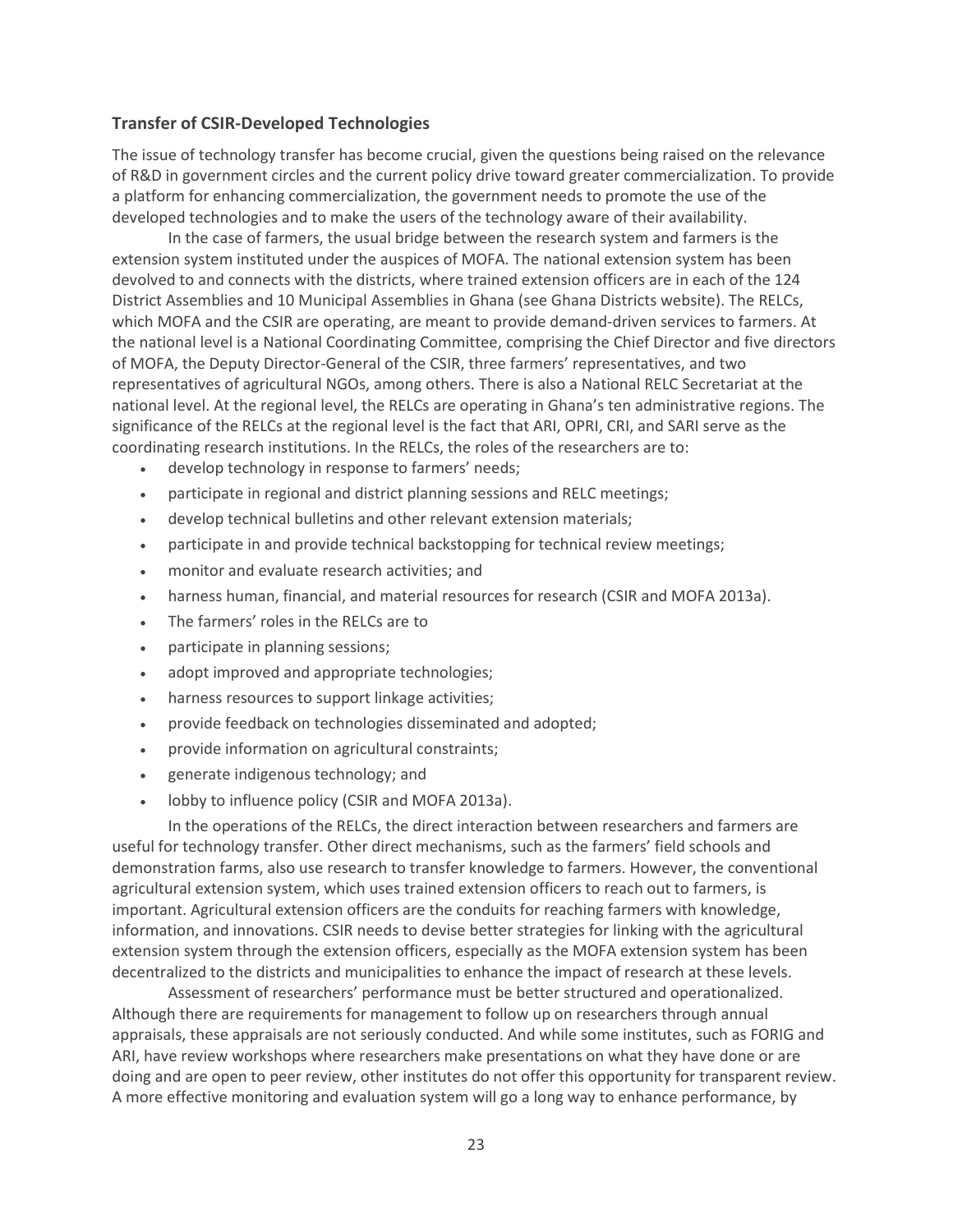prompting the individual researchers and the institutes on how and where to improve their performance for effectiveness.

## <span id="page-27-0"></span>**CONCLUSION AND POLICY OPTIONS**

The establishment of CSIR is premised on the need to use R&D to address contextual socioeconomic challenges, especially in the agriculture sector. Over the years, the CSIR's operations have been a subject of discussion among key stakeholders, such as policymakers and donors, with the view of how to enhance operations for greater socioeconomic impact. Key policy directions for consideration with regard to institutional framework, human resource development, and strategies for enhancing motivation and performance need to focused on the following:

- developing training and succession plans (including a skill gap analysis);
- providing mentorship with the involvement of present and past tenured researchers;
- improving incentive systems to create a more conducive work environment;
- ensuring the government's constructive engagement to enhance public funding, while making greater efforts to increase internally generated funds;
- improving R&D outputs and dissemination through better coordination and collaboration across research agencies and with the relevant sectors, such as the extension system and the private sector; and
- ensuring effective systems for monitoring and evaluation and performance assessment, to enhance delivery on mandates.

With the growth of scientific knowledge and the increasing depth of specialization, scientific human resources anywhere in the world need consistent improvement. This report highlights some gaps in the scientific human resources of some of the institutes. CSIR's efforts in addressing these gaps are reflected in staff training programs approved or sponsored institutionally, institutional policies for staff promotion, and recruitment efforts to address staff departures. There is due emphasis on training to the highest level (PhD), and recruitment has focused on bringing younger scientists into the CSIR institutes. Given that much of the training has been made possible through scholarships and donor support, it is necessary to strategize to ensure the continued development of CSIR's human resource base. The disciplinary gaps in some of the institutes can be filled by customized training for some of the researchers, to equip them for the specific research tasks. However, the overall strategy for human resource development must be based on a skill gap analysis to ensure its effectiveness.

The strategy for human resource development also needs to take advantage of internal opportunities. The survey highlights opportunities for mentorship through nurturing professional relationships between young researchers and their senior peers. The present and past principal and chief research scientists can be engaged in mentorship programs.

CSIR's incentive system should be enhanced. Researchers have emphasized the need for opportunities for scientific achievement and career advancement, which can be realized by making available resources for research and providing the necessary scientific laboratories and equipment. Meeting these needs requires a strategic approach created and directed at the level of management of the separate institutes and CSIR as a whole.

Where the government appears to be eager to relinquish its responsibility for funding R&D, CSIR needs to devise deliberate strategies for improving and sustaining government support. Currently donor funding is driving R&D in Ghana. However, donor funding cannot replace public funding if national priorities must still underline the researchers' work.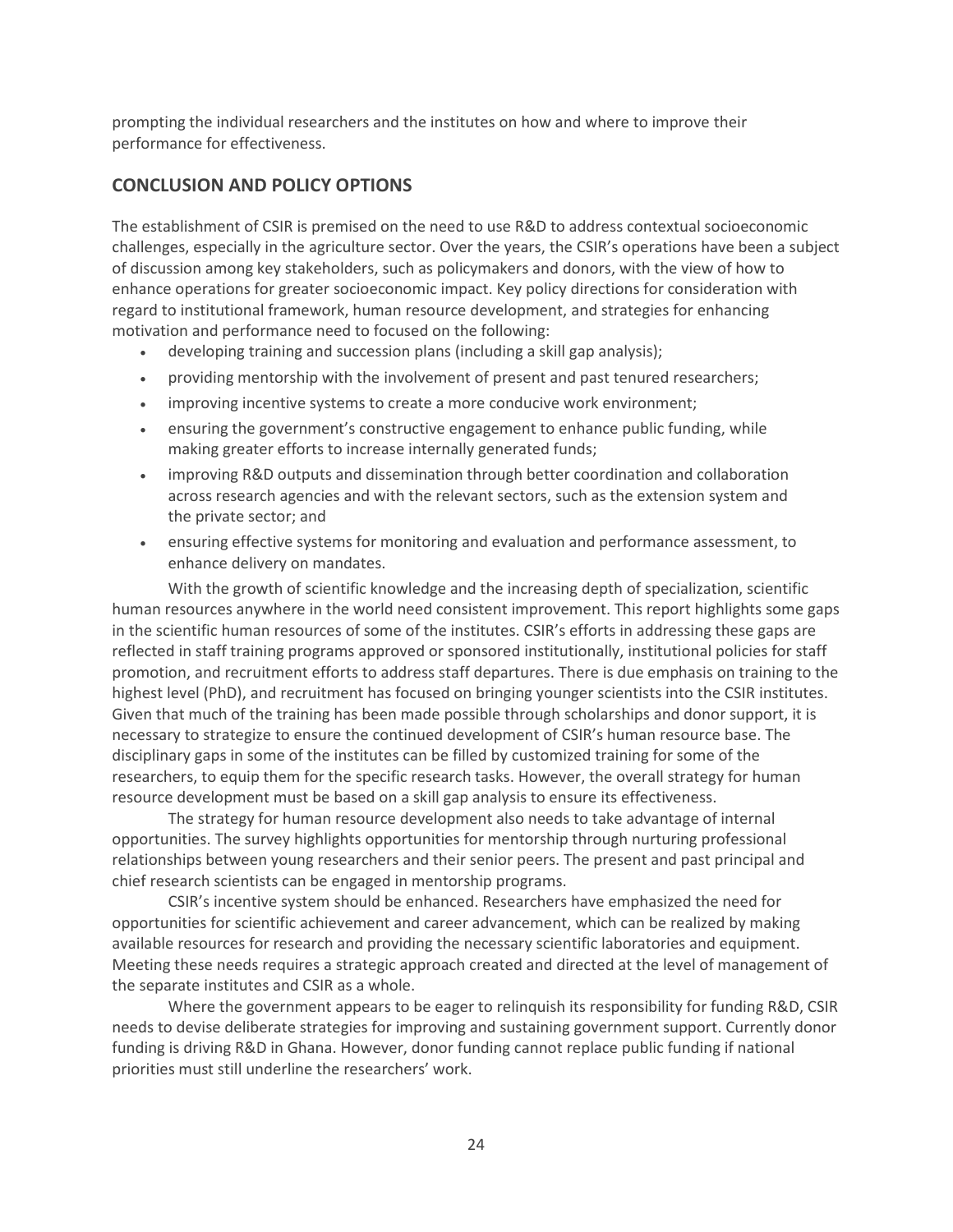Showing evidence of good work and positive socioeconomic impacts is important for encouraging all stakeholders to continue to support and contribute to the work of CSIR. This can only be done when R&D outputs are finely tuned and applied to socioeconomic uses. In this regard, the linkages with the extension system are vital. While researchers must engage with farmers through the training they organize for them, it is important for them to link effectively with extension officers, to reach wider networks of farmers.

Finally, the institutional framework for monitoring and evaluation and performance appraisal should be strengthened. The relevance of CSIR lies mainly in its capacity to address contextual challenges, especially in the agricultural sector where most of its institutes operate. Therefore, management needs to improve the system of assessing how researchers perform, not necessarily in the punitive sense, but with the rationale to strengthen their motivation for good performance.

#### <span id="page-28-0"></span>**REFERENCES**

- CSIR. 2005. Using the Transforming Power of S&T for Wealth Creation: Strategic Considerations 2005–2009. Accra: Council for Scientific and Industrial Research.
- CSIR and MOFA. 2013a. Research-Extension-Farmer Linkages Manual. Accra: Council for Scientific and Industrial Research.
- CSIR and MOFA. .2013b. Competitive Agricultural Research Grant Scheme Operational Manual. Accra: Council for Scientific and Industrial Research.
- Fair Wages and Salary Commission (undated) Factsheet on the Single Spine Pay Policy. Accessed May 16, 2014. [http://www.fairwages.gov.gh/files/Fact%20Sheet.pdf.](http://www.fairwages.gov.gh/files/Fact%20Sheet.pdf)

Ghana Districts website. Accessed May 16, 2014. http://www.ghanadistricts.com/home/?\_=13&sa=3627.

- Government of Ghana. 1996. Council for Scientific and Industrial Research Act, 1996 Act521. Accra: Council for Scientific and Industrial Research.
- Obeng, L. E. 2008. A Silent Heritage—An Autobiography. Surrey, UK: Goldsear.
- STEPRI .2014. Report of Scientific Equipment Policy Study of Ghana. Accra: Science and Technology Policy Research Institute.